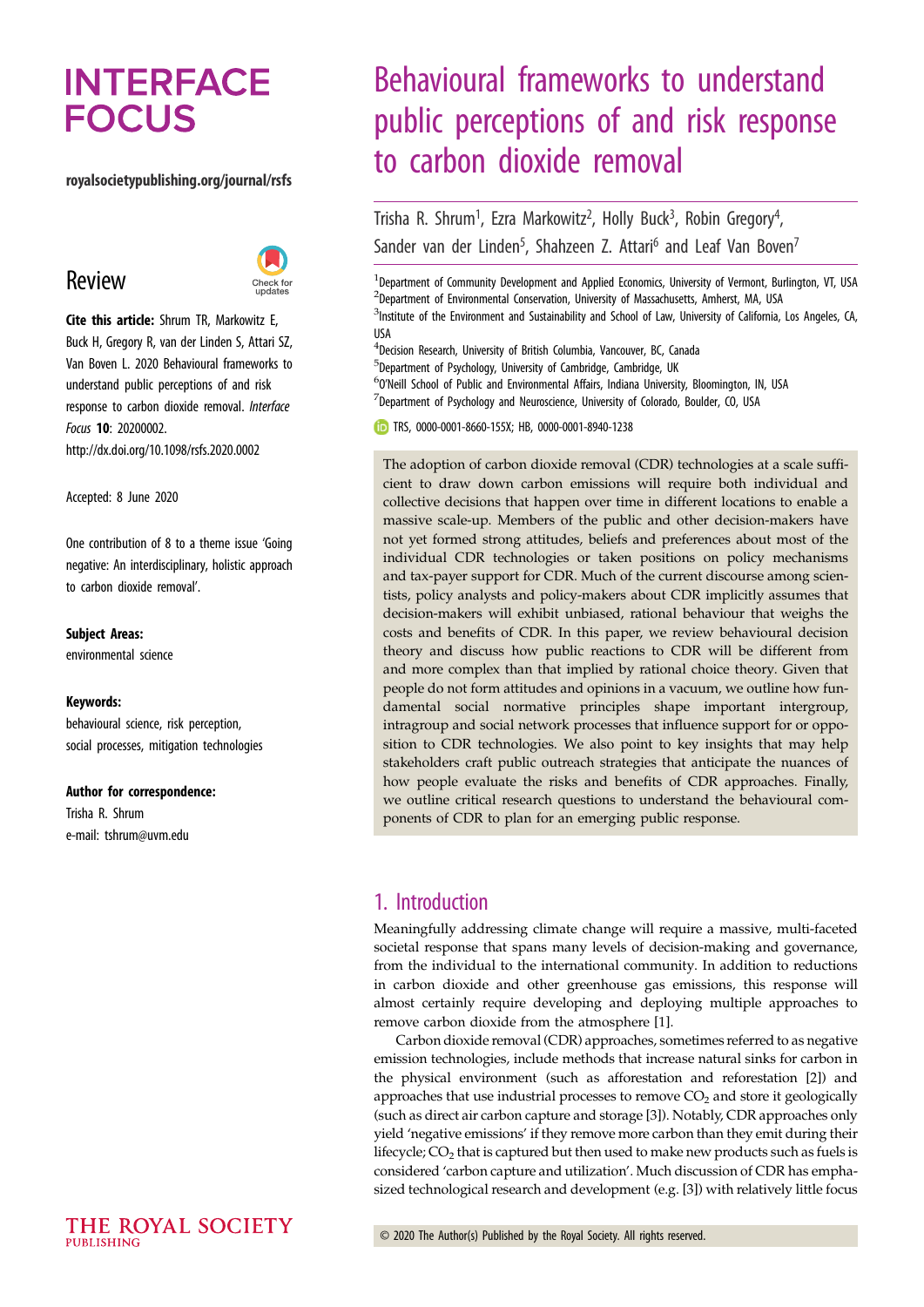

Figure 1. A summary of carbon dioxide removal technologies. Reprinted from [\[3](#page-11-0)].

on the social, political and ethical dimensions of CDR [[4,5\]](#page-11-0). Yet deploying CDR will depend on both technological innovation and social choices [\[4,6\]](#page-11-0) in addition to massive scaling of efforts world-wide.

As with the broader climate change response effort, the effective implementation of CDR will involve decision-makers and stakeholders in every sector of society and the economy [\[7\]](#page-11-0). Many CDR efforts will involve deploying new technologies at massive scale (e.g. carbon capture and underground storage) and thus require engineered solutions, policy tools and public acceptance to be successful. Others will rely on changes in practices and choices that are implemented at the individual scale by decision-makers (e.g. agricultural or forest management decisions that are only partially driven by climate change mitigation considerations); these individual decisions can scale up with widespread participation in these practices.

Deploying CDR technologies at the scale needed to achieve overall drawdown of carbon emissions [\[8](#page-11-0),[9](#page-11-0)] will require technological and behavioural uptake across multiple levels of decision-making. There is thus a critical need to understand the factors that influence how the broader public perceives and makes decisions about CDR technologies. Although CDR decisions share some relevant characteristics with other decisions about climate change (e.g. high uncertainty and complexity; long-time horizons and temporal discontinuity between actions and their effects; financial costs in the present for future gains; need for massive scaling-up) as well as with public acceptance and understanding of other novel, emergent technologies (e.g. hydraulic fracturing; see [[10\]](#page-11-0)), the diverse set of CDR technologies and approaches also present unique challenges to decisionmakers. These might include new dimensions of risk perception, new associations with ideology and political identities, low public awareness and potential for moral licensing effects owing to the perceived climate change 'panacea'.

There is now a small but growing body of research focused on identifying how members of the public perceive (for a review see [\[11\]](#page-11-0)) specific components of CDR such as carbon capture and storage (CCS) (e.g. [\[12](#page-11-0)–[15\]](#page-11-0)) and the broader umbrella of geoengineering, which includes CDR and solar radiation management (e.g. [\[16](#page-11-0)–[20\]](#page-11-0)), as well as

the factors that shape (dis)-engagement (e.g. [[21,22](#page-11-0)]). Combined with broader insights from the behavioural science of climate change (e.g. [\[23](#page-11-0)–[26\]](#page-11-0)), this work holds the potential to help policy-makers, resource managers, engineers and other stakeholders better understand the factors that are likely to influence how, whether and to what extent the general public engages with CDR.

In this paper, we review broad social–behavioural frameworks that influence the attitudes, beliefs and preferences of the general public's engagement with CDR. These 'behavioural' factors may play important roles in determining the development trajectories for various CDR technologies and approaches. The design, implementation and scaling of CDR technologies will obviously involve decision-makers in many different roles at different levels and at different nodes within a complex system of actors—from engineers and ecologists to investors and entrepreneurs to policy analysts and policy-makers. Our aim is not to provide a comprehensive list of different decision-making roles, but to focus on wellestablished and actionable behavioural features exhibited by the general public. Enacting substantive policy without public support is difficult, if not impossible. A critical aspect of most CDR technologies is that they need to be implemented at a massive scale to meaningfully impact climate change. Forecasting and understanding the general public's response to CDR technologies will be important for such scaling, not only to understand public acceptance of CDR technologies but also to support the widespread behaviour change entailed by scaling CDR. The frameworks we present are designed to support more effective engagement between experts and the public in making decisions about CDR.

### 1.1. Overview of carbon dioxide removal technologies

CDR technologies vary widely, from those that predate human history, such as forestation, to those that are in the early stages of technological development, such as direct air carbon capture. The technologies vary in terms of how the public views their familiarity, potential negative effects, the certainty of successfully removing and storing CO<sub>2</sub>, cost, and overall 'naturalness', to name just a few. Figure 1, from Minx et al.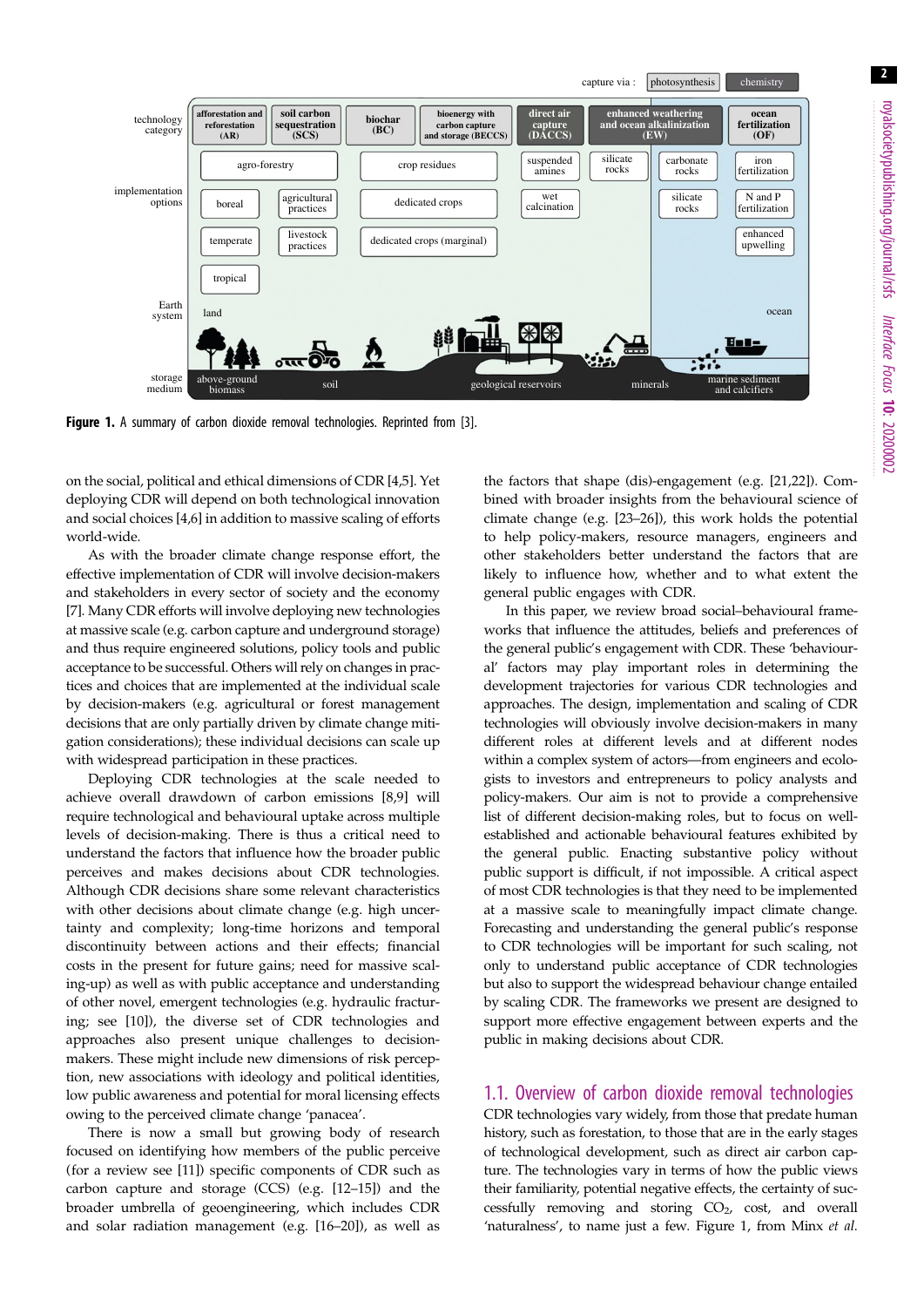[\[3\]](#page-11-0), summarizes and categorizes seven major CDR technologies based on implementation and storage mechanisms. Afforestation and reforestation and soil carbon sequestration (SCS) are based on photosynthesis and ecosystem-based biomass storage. Biochar and bioenergy with carbon capture and storage (BECCS) use biomass from crops and crop residues and convert it into other usable and more stable forms of carbon. Direct air capture and carbon sequestration (DACCS) draw in ambient air, pull  $CO<sub>2</sub>$  out of the air through chemical processes and store the  $CO<sub>2</sub>$  to prevent it from reentering the atmosphere. Enhanced weathering takes the natural process of rock weathering, which draws  $CO<sub>2</sub>$  out of the atmosphere through interactions with silicates and water, and accelerates the process by adding powdered silicate rocks to land; the same process applied to ocean surfaces is called ocean alkalinization. Ocean fertilization adds iron or other nutrients to the ocean surface to stimulate phytoplankton growth to remove  $CO<sub>2</sub>$  from the air through photosynthesis.

For illustrative clarity, we will focus on two examples of CDR technologies: SCS and DACCS. SCS includes technologies and practices that predate the industrial revolution as well as new technologies that are still being developed. For example, The Land Institute in Salina, KS, USA, has been working for decades to develop new strains of domesticated perennial wheat and other grains that would increase soil carbon through plant root mass and the elimination of the need for soil tilling [[27\]](#page-11-0). SCS focuses largely on agricultural techniques that increase how much carbon is stored in the soil, which also increases soil fertility and health, water infiltration and agricultural productivity [\[28](#page-11-0)].

DACCS, in contrast, is still in the experimental stage. DACCS draws in ambient air, pulls  $CO<sub>2</sub>$  out of the air through various chemical processes and stores it to prevent it re-entering the atmosphere.  $CO<sub>2</sub>$  drawn from the atmosphere through direct air capture can be used or stored in various ways from enhanced oil recovery to long-term geological storage to creating new products or fuel. The direct air capture process currently requires a substantial amount of electricity. Depending on how  $CO<sub>2</sub>$  is used, it is also likely to require transport through pipelines and otherinfrastructure. The feasibility ofDACCSwas demonstrated in a pilot plant [\[29](#page-11-0)], but is still in development.

We focus on SCS and DACCS because they represent strong variation in public perceptions of familiarity and naturalness and they share key similarities and differences that enable the exploration of behaviourally relevant features of CDR. They help illustrate how these and other factors play a role in people's perception, judgements and responses to CDR technologies. These examples are not necessarily in competition with one another; indeed, the alternative to implementing a particular CDR technology is most often the status quo that includes the myriad risks associated with higher concentrations of carbon dioxide in the atmosphere.

# 2. Section 1: behavioural foundations for valuation and risk

How will the general public react to CDR technologies? Will people see CDR as risky or safe? Will they interpret CDR as a gain in the fight against carbon emissions? Or as a potential loss of longstanding business as usual? Will CDR elicit widespread feelings of hope and optimism or of fear and dread? Answering such questions requires an understanding of social and psychological factors underlying people's attitudes, beliefs and preferences. Such 'behavioural' principles of emotions, value, reactions to risk and considerations extended across time are often at odds with traditional economic theory frameworks that underlie much of the cost–benefit analysis of CDR technologies.

We provide a brief review of well-established findings from social–behavioural science that can be used to answer such questions, with a focus on dimensions of value, probability, time and how emotional factors amplify these behavioural tendencies.

## 2.1. Behavioural insights and traditional economic theory

Behavioural approaches are distinct from those based on traditional economic theory. Standard economic models, which underlie many cost–benefit and efficiency analyses, assume that people have stable, coherent preferences and make rational decisions to maximize utility. If people rationally optimize utility using the best information available, then their preferences and choices would reveal consistent valuation of CDR technologies and response to risks. And the primary goal of public engagement would be to accurately communicate information about CDR costs and benefits.

Behavioural frameworks, in contrast, suggest that people's decisions reflect a constellation of mental shortcuts, decision tendencies and emotional processes. These behavioural tendencies mean that, even when fully informed, people's decisions can vary substantially across contexts, how information is framed, whether the information is emotionally evocative and how costs and benefits are distributed over time. These tendencies can produce predictable deviations from rational economic models.

Behavioural science from the past half-century indicates that judgements and decisions can be broadly characterized as reflecting the interrelation of two metaphorical systems of reasoning [\[30\]](#page-11-0). System 1 is fast, automatic, associative, emotional and intuitive; system 2 is slower, more effortful, deliberative and analytical ([figure 2](#page-3-0) [[31,32](#page-11-0)]). Both systems can reflect conscious or non-conscious processing. Intuitive system 1 responds rapidly based on associations, past experience and heuristic processing. Analytical system 2 responds more slowly, if at all, based on a rule-based effortful analysis. Both systems can produce departures from the consistent integration of available information that might be expected based on rational choice theory. For example, system 1 may lead people to be highly swayed by transient emotional factors such as fear and dread that might be associated with the less-developed, potentially unnatural and unfamiliar DACCS, while giving limited consideration to less-emotional numerical information regarding the extremely low probability of such events. Or system 2 may lead people to be highly swayed by analytical calculations of the expected value of low-probability risks with limited consideration of the emotional costs of fear and dread experienced by the broader public. These two systems operate in tandem reasoning system 2 can be activated to monitor and correct the output of intuitive system 1. But the operation of the two systems is highly context-sensitive and results in less consistent responses than implied by standard economic models. For example, system 1 is strongly swayed by evocative imagery, so information about risks and benefits presented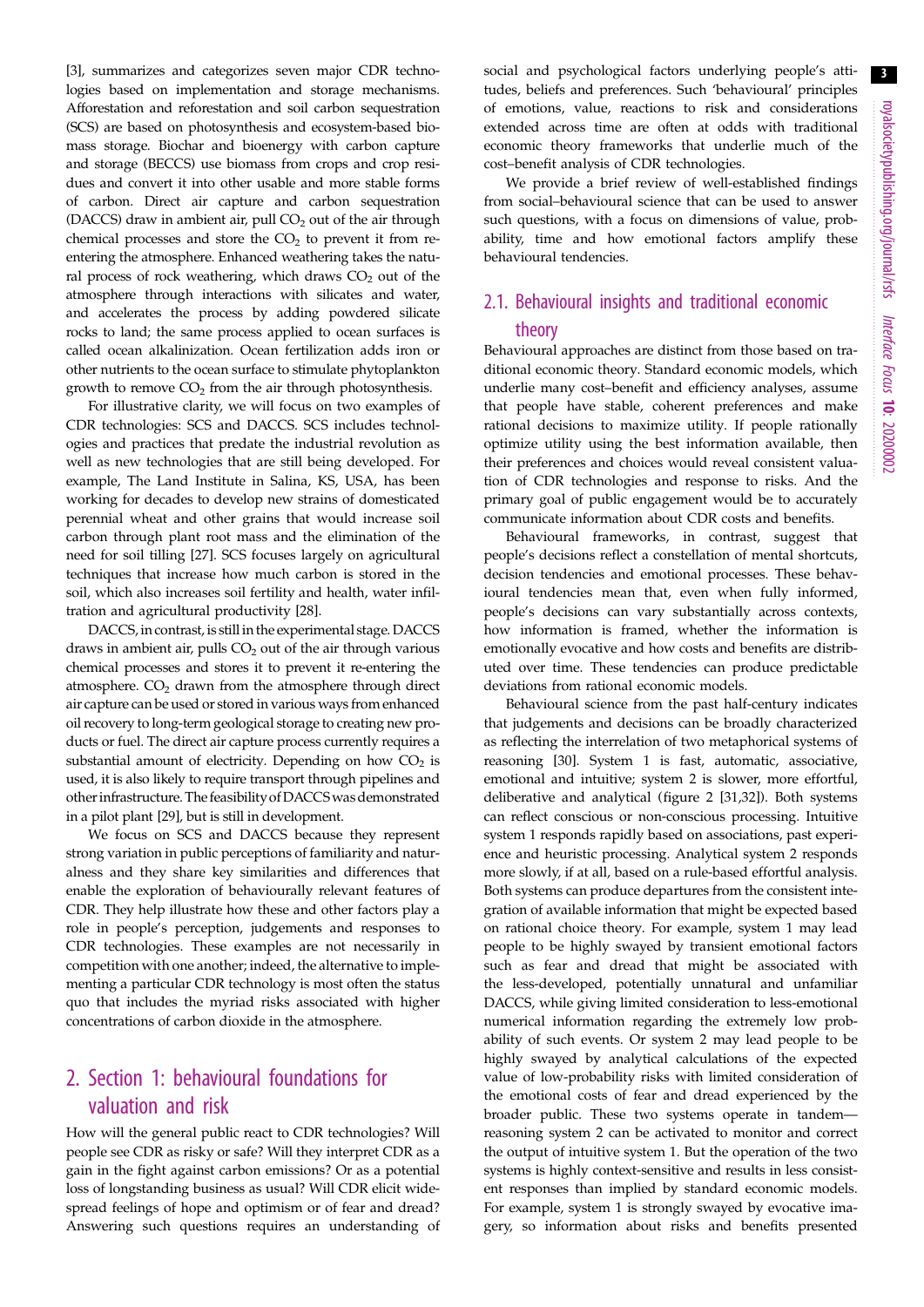<span id="page-3-0"></span>

Figure 2. Schematic representation of information perception and processing through system 1 and system 2 cognition. Reproduced from [\[31\]](#page-11-0).

through emotional pictures may be processed differently from the same information presented in numerical formats, which prompt more extensive system 2 processing. And because system 2 requires more time, effort and cognitive capacity, contexts that strain resources or call for rapid reactions may circumvent more careful reasoning processes.

# 2.2. Behavioural decision theory for carbon dioxide removal

Within behavioural decision theory, decisions and preferences are represented as choices among alternatives. Alternatives vary in potential outcomes (value/utility), uncertainties (probability) and time [\[33](#page-11-0)]. The three dimensions—value, probability and time—correspond to three distinct behavioural functions, each of which implies unique patterns. Recent evidence suggests that emotional processes moderate all three functions. Further, the reactions of individuals occur within broader social contexts that can influence attitudes, beliefs and preferences.

Consider the broader public's evaluation about whether and how much to support public subsidies for the development and deployment of DACCS. That evaluation reflects reactions to (i) value associated with various potential outcomes associated with DACCS, including the construction and appearance of infrastructure, effectiveness at carbon removal, the effectiveness of carbon storage, possible impacts on local weather and so on; (ii) the weight of various probabilities that those outcomes would occur such as the likelihood that the technology will successfully remove carbon, the likelihood of carbon storage failure and so on, with a probability associated with every possible outcome; and (iii) discounting the present value of events that occur over a broader timeline, such as the duration of construction, the amount of carbon removed over time and the longer term consequences of reducing overall emissions. These three functions of value, probability and time would be included in any comprehensive cost–benefit analysis of public response. Each of these dimensions can be analysed through behavioural principles, as discussed below.

#### 2.2.1. Utility and value

The utility is a measure used by economists and behavioural scientists to capture people's subjective value of objective outcomes. Behavioural decision science reveals three broad principles about the nature of utility [\[34,35](#page-11-0)].

First, people have decreasing marginal utility for increasingly large outcomes, reflecting basic principles of perception and psychophysics [[36\]](#page-11-0). The subjective difference between, say, \$0 and \$10 is much larger than the subjective difference between \$1000 and \$1010 even though both represent a change of \$10. In the context of DACCS, a difference between capturing 1 million and 10 million tonnes of carbon seems larger than 101 million and 110 tonnes of carbon even though both increases represent a change in 9 million tonnes. Diminishing marginal utility is important because it means that people are relatively less sensitive to changes at a massive scale than they are to changes at a small scale.

Second, people are highly sensitive to departures from reference points. They regard outcomes as gains or losses relative to what they are using as a basis of comparison, which is typically the status quo [[37,38\]](#page-11-0). This gain/loss reference dependence can strongly influence preferences. Simply framing the same choice as gains rather than losses can invert risk preferences without changing the underlying mathematics. People tend to be risk averse when considering positive outcomes while they are risk seeking when considering negative outcomes. The question of framing and risk preference is critical because CDR technologies—and, indeed, the broader climate conversation—inevitably involve trade-offs between risk and different alternatives that can be described as relative to different reference points. With the reference of current atmospheric levels, focusing on removing  $CO<sub>2</sub>$  from the atmosphere may activate loss framing whereas focusing on adding  $CO<sub>2</sub>$  to ecosystems or geological formations would activate a gain framing. For example, even the popular terms of 'carbon dioxide removal' (which may be perceived as a loss frame) compared with 'carbon sequestration' (which may be perceived as a gain frame) may impact public support. Prospect theory tells us that, when a situation is framed as a loss rather than a gain, people tend to make more risk-tolerant decisions. Thus, focusing on a loss framing for CDR may increase the level of CDR technology risk that people are willing to tolerate.

Third, people are more sensitive to losses than they are to gains [\[35,37](#page-11-0)]. Loss aversion can produce a seemingly irrational 'endowment effect' in which people would demand more compensation to part with a good they 'own' than they would be willing to pay for the same good they did not own [[37,39](#page-11-0)] and can lead people to be biased towards the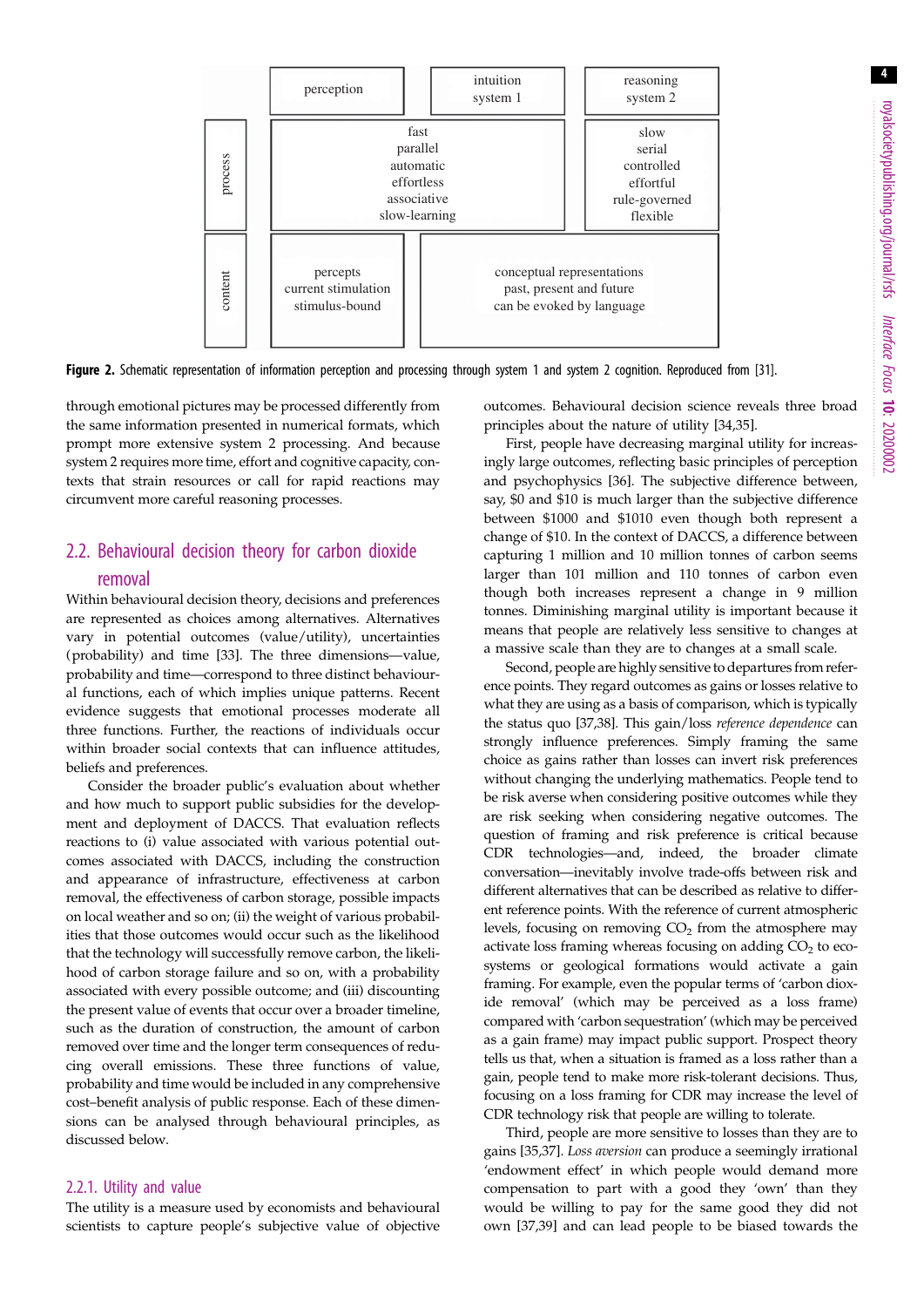status quo [[38\]](#page-11-0). For SCS, these findings point to a possible strategy of emphasizing the age-old practices of regenerative agriculture that are often lost in modern agriculture rather than introducing them as revolutionary changes from the status quo. Loss aversion also helps explain the wellestablished disparity between the public's willingness to accept versus willingness to pay for public goods such as reduced carbon emissions [[40\]](#page-11-0).

These behavioural components of utility pose broad challenges to analysing and predicting public responses to CDR. They imply that public preferences and decisions can shift dramatically based on the framing of magnitudes and of gains versus losses. The sensitivity to framing highlights the need to carefully structure value elicitation to measure public preferences and incorporate them in decision-making. Without knowing how CDR technologies will be framed and how the public will interpret such framing, it is difficult to predict the public response to the adoption of CDR.

#### 2.2.2. Risk perception and probability weighting

Behavioural frameworks provide two broad ways of understanding responses to risk: people's intuitive, non-technical sense of threats in their environment and people's weighting of explicitly stated risks [\[41](#page-11-0)–[43\]](#page-11-0). For example, people might deem DACCS as relatively 'dangerous' or 'safe' and these judgements are distinct from how people respond to a stated probability of a 0.001% chance that a DACCS facility malfunctions and does not properly sequester captured carbon. The first reflects risk perceptions; the second reflects probability weighting.

Research on the psychometrics of risk perception [\[44](#page-11-0)] highlight two primary dimensions of the broader public's representation of emerging technologies and their potential hazards: dread and familiarity. In psychometric models of risk perception, dread is how much individuals perceive technologies, hazards, policies or other targets as (un)controllable, catastrophic, reversible and (in)voluntary. Nuclear energy and nuclear weapons are prototypically dreaded risks. Familiarity (also referred to as the 'known/unknown' risk dimension) is how much people perceive targets as (un)observable, (un)known to exposed individuals or communities, having a delayed versus immediate effect and being (un)known to scientists working in relevant domains. Dread influences people's motivation to reduce risks and support for government regulation more than familiarity [[41,44](#page-11-0)].

Recent research on public risk perception suggests that naturalness is an additional important dimension of CDR risk perception [\[45](#page-12-0)]. In a study of risk perceptions of nuclear energy, for example, 'tampering with nature' largely displaced the impact of other psychometric dimensions on overall perceived risk [[46\]](#page-12-0). Generally, people view things that are considered natural as more desirable than things considered unnatural [\[46](#page-12-0)–[49\]](#page-12-0); however, the perception of naturalness is not clear cut. For example, when DACCS is framed as working like 'artificial trees' instead of '[involving] a chemical process with large industrial machinery', support for 'geoengineering' increased [[50\]](#page-12-0). Thus, while afforestation and reforestation, biochar and agricultural interventions like SCS are often delineated as natural whereas DACCS, BECCS, enhanced weathering and ocean alkalinization are not, these labels and their associated impact on risk perception can vary depending on how the technology is presented and which aspects are emphasized [[49\]](#page-12-0).

To illustrate the dimensions of risk perceptions, consider the results displayed in [figure 3](#page-5-0) of a survey  $(N = 113)$  of Amazon MTurk participants regarding how they perceive various CDRs along dimensions of dread risk (y-axis), known or unknown risk (x-axis) and naturalness (colour gradient). This survey is meant to provide some initial exploratory insight into how members of the general public in the USA might perceive CDR technologies, but it is not a nationally representative sample.

The results suggest that dread, familiarity and naturalness are interrelated such that more 'natural' CDRs such as afforestation and SCS are less dreaded and more familiar than 'non-natural' CDRs such as ocean fertilization and DACCS. Research on public perceptions of geoengineering suggests that public support increases when technologies are viewed as analogous to natural processes [[50\]](#page-12-0). An important task for future work will be to more carefully examine the dimensions of risk perception that the general public associates with CDRs, how these dimensions might be shaped by science communication and how they might vary by environmental values, ideology, numeracy and other demographic factors. Related questions concern the degree to which dread, familiarity and naturalness independently predict perceived effectiveness, support for public investment in these technologies and support for the regulation of risks.

Distinct from the study of how people perceive risks along psychological dimensions of dread, familiarity and naturalness, probability weighting refers to how much explicitly stated probabilities influence decisions [\[34](#page-11-0),[35\]](#page-11-0). For example, expert analysts might calculate the probability of carbon sequestration equipment failure at less than 0.0001%, and one could examine how much that stated probability influences people's attitudes toward DACCS.

Behavioural decision theory reveals three principles of probability weighting [\[34](#page-11-0)[,51](#page-12-0)]. One is that people tend to overweight small probabilities, such as treating a 0.0001% chance of failure as substantially larger than it is. Second, people are highly sensitive to shifts away from or towards certainty. People are consequently willing to pay substantially more to reduce the risk of a deadly accident from 1% to 0% than they would be willing to pay to reduce the risk from 11% to 10%, even though both entail equal changes in the likelihood of an adverse event. Finally, people are insensitive to most changes in probability, even though they are highly sensitive to changes away from certainty.

Behavioural risk responses are important for CDR because they mean that, even if expert analysts have an informed, consistent and dispassionate reaction to risks, public response to risk may be inconsistent—overweighting small probabilities and being highly sensitive to certainty yet insensitive to most changes in probability. For example, the public may put a premium on eliminating risks even as they are insensitive to reductions that do not (and cannot) move risks to 0%. At the same time, the public may be overly sensitive to very small risks, further increasing resistance to CDR technologies that inevitably entail some trade-off between risk and reward [[52\]](#page-12-0). Additionally, people do not view different kinds of risk as equivalent [[43\]](#page-11-0)—for example, a 1% chance of dying from natural causes is weighted differently from a 1% chance of dying from a catastrophic accident. These psychological and social responses to risk more generally should be taken into account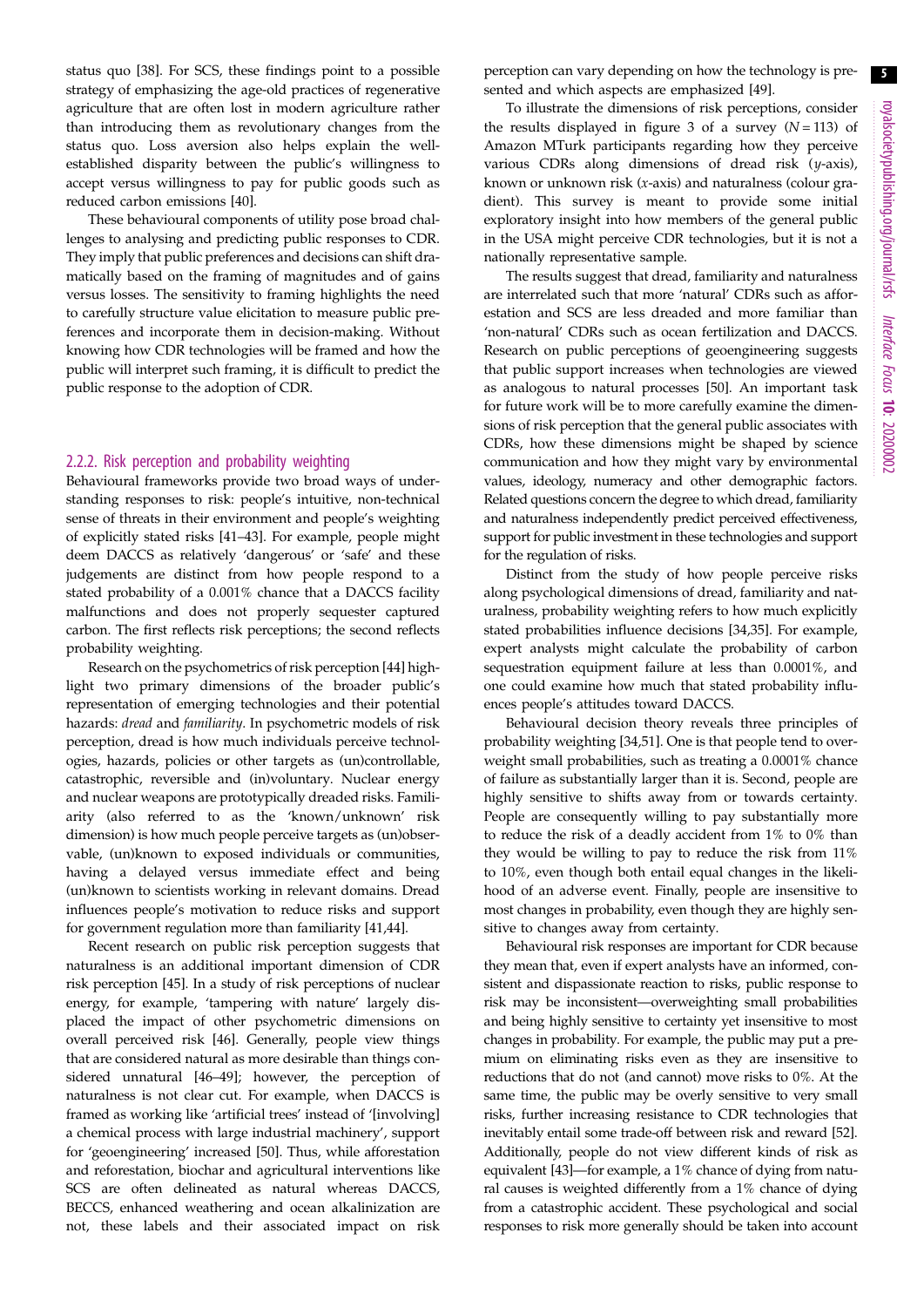

<span id="page-5-0"></span>

Figure 3. Estimated factors of risk perception: known/unknown risk and dread risk. Colour coding indicates naturalness. Values are the average of estimates from a survey of Amazon MTurk participants and should not be considered a representative sample ( $n = 113$ ).

when evaluating CDR risk perceptions. As with utility and value, these potential inconsistencies heighten the importance of structured processes to measure public response to risk and the importance of careful risk communication strategies.

Consideration of behavioural tendencies in risk reactions highlights that people's responses to CDR technologies such as SCS and DACCS are extremely difficult to predict without appreciating how those risks are perceived, communicated and construed. DACCS might be seen as unfamiliar and evoke feelings of dread, which would make it seem 'dangerous', if public discourse emphasizes novelty and emotionally evocative imagery of large industrial machinery. SCS might be seen as unreliable because the carbon storage processes are reversible and there is a risk that carbon will return to the atmosphere after it is sequestered. Such reactions could vary tremendously depending on the nature of communication, even if the factual content is the same.

#### 2.2.3. Choice over time

Humans did not evolve to make decisions over long-time horizons, certainly not over multi-century time scales. Survival has only recently begun to depend on it. Behavioural decision theory explores the special characteristics and challenges of intertemporal choice—decisions in which the consequences are separated in time from the decision, such as exercising, education and saving for retirement. Climate change poses especially difficult challenges for intertemporal choice because addressing it requires substantial short-term investment to mitigate, if not reverse, the worst consequences. The critical questions of the stability, risks and benefits of CDR over the span of decades or centuries are

intertemporal and intergenerational; the impact of each decision is spread over a long-time horizon.

Economic theory has traditionally examined intertemporal choice using the discounted utility model [\[53](#page-12-0)]. The discounted utility model says that utility today is worth more than utility tomorrow and the relationship between utility over time is explained by a discount rate. As the amount of time increases between a decision and its impacts, the value of the impacts declines according to a steady rate of exponential decay. According to the discounted utility model, if a CDR technology is market-ready, a monetary policy mechanism, such as a carbon tax or a cap-and-trade system, would be sufficient to lead to the socially optimal level of CO<sub>2</sub> removal since the monetary policy could equate the marginal costs and benefits [\[54](#page-12-0)].

But behavioural research indicates that people are often inconsistent in their time preferences and steeply discount non-immediate outcomes [\[55](#page-12-0)]. People behave as though they discount near-term impacts relative to the present at a steeper rate than they discount long-term impacts over moderately distant impacts [\[56](#page-12-0)]. People may be aware that climate change will exact catastrophic outcomes in the future; they may be willing to invest future resources to address climate change, and yet they might be reluctant to invest near-term sources to address climate change. Such present bias tendencies can inhibit decisions that require an upfront investment for longer term pay-offs [[57\]](#page-12-0) such as afforestation, reforestation and SCS.

The barriers to optimal choices over time are exacerbated by long-time horizons that stretch across generations. Psychological distance––the feeling of disconnection because of a separation in time, geography and social connection--is a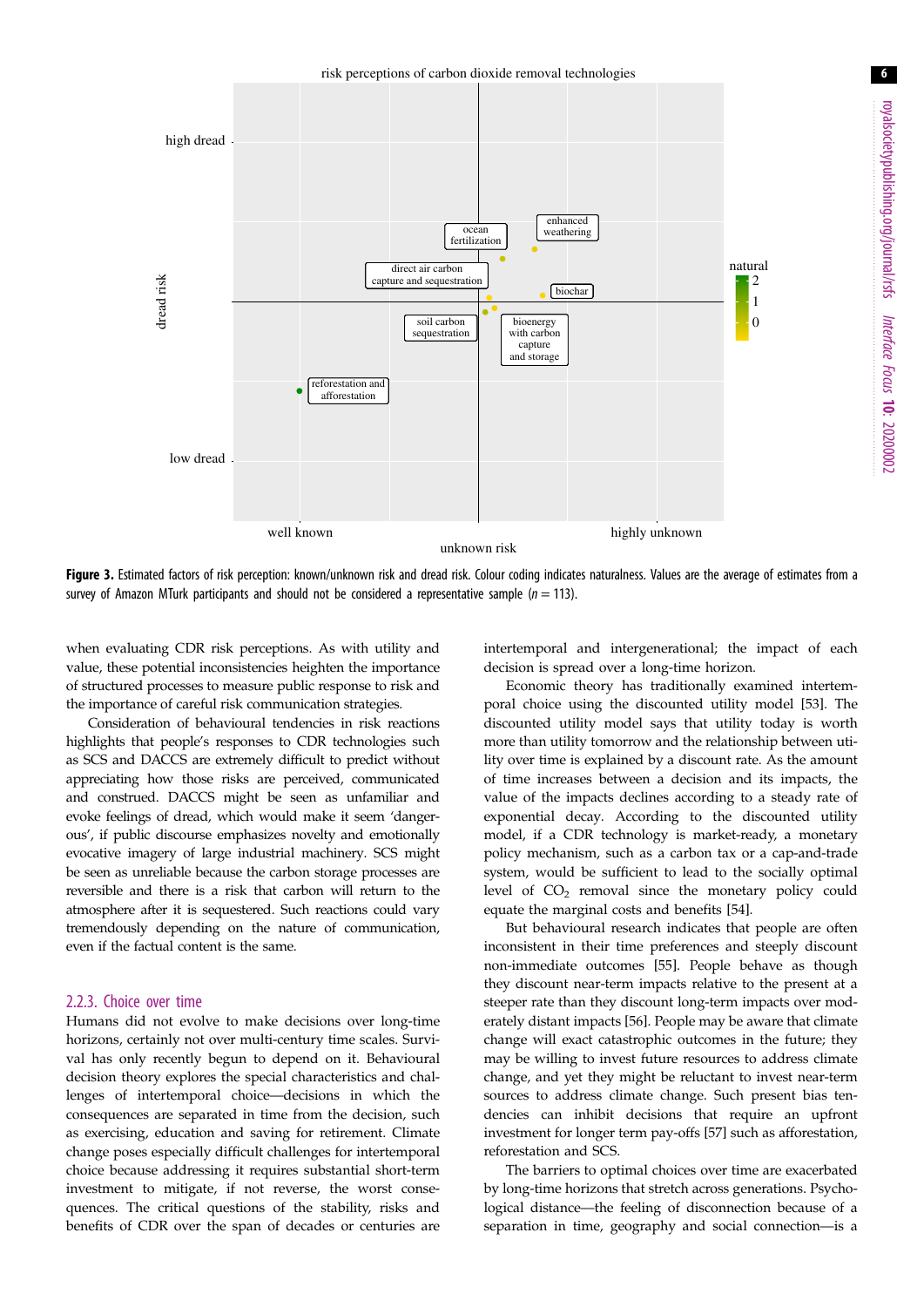significant barrier to considering the benefits of one's decisions to future generations [[58,59\]](#page-12-0). The issue of consistent choices over time and across generations is especially important for CDR efforts that are reversible. Carbon stored in a forest can be released back to the atmosphere if the forest is cut down or burned. This could occur as a result of changes in circumstances (e.g. a landowner requires an influx of cash because of financial circumstances) or changes in ownership as land is sold or inherited. Emphasizing the value of legacy can increase intergenerational generosity [[59,60\]](#page-12-0), and this kind of messaging could be employed to increase maintenance of sequestered carbon. Perhaps formalizing the legacy aspect by encouraging naming of forests that are designated for CDR might leverage cross-generational legacy motives for continuity of CDR; people may be more hesitant to clearcut a forest named for their grandfather than a nameless tract of land. Additionally, making the good intentions of past generations prominent in decisions increases generosity towards future generations [\[61](#page-12-0)]. Creating narratives of legacy and intergenerational beneficence around reversible CDR efforts may help engender preservation across generations. However, explicit policy mechanisms to ensure continuity of carbon sequestration should also be explored. The legal structure of land trusts that limit changes in land use may be a useful starting point.

Inconsistent temporal discounting and present bias pose special challenges to CDR technologies that require large short-term investment and ongoing costs but will not yield observable dividends until the distant future. For DACCS, a critical challenge is implementing technology at scale, which will always require near-term costs—manufacturing and installing infrastructure, for example—while the benefits will always be in the distant future. For SCS, farmers may invest less than is socially beneficial because the immediate costs tend to be overweighted compared with the longer term benefits. Subsidy programmes (or carbon pricing scheme) that provide carbon-based payments ahead to offset the costs of investing in regenerative practices may improve adoption. Similar attention to the timing of financial support for DACCS and other CDR technologies, such as capital investment subsidies or accelerated depreciation instead of (or in addition to) per tonne of  $CO<sub>2</sub>$  sequestration subsidies, may help overcome temporal inconsistencies in choices with upfront costs and longer term benefits.

#### 2.2.4. Emotional amplification

Emotional factors profoundly shape utility, value, risk response, probability weighting and choice over time. When people's emotions are heightened, often by evocative imagery or claims of existential threat, they are even more likely to display many of the tendencies discussed above. For example, people are even less sensitive to changes in outcomes and probabilities in highly emotional contexts than they are in less-emotional contexts [[62](#page-12-0),[63\]](#page-12-0). When a choice and its potential outcomes are emotional, people are even more sensitive to departures from certainty (e.g. 0% to 0.1%) and less sensitive to changes in intermediate probabilities (e.g. 40% to 60%).

In responding to risks, people rely largely on the emotions they experience, even ignoring factual information about probabilities [\[52,64,65](#page-12-0)]. Instead of analytically assessing the risk and outcomes of a choice, people tend to assess how they feel about the decision, a phenomenon known as the affect heuristic. And when making choices about outcomes over time, people are even more present biased when they experience intense emotions; the emotionally laden 'hot' wrestles control from the 'cool' and people tend to act on immediate desires, disregarding future outcomes [\[66,67\]](#page-12-0).

The emotional amplification of behavioural tendencies presents at least two challenges to CDR. One is that the vested interests' heated rhetoric, and anxieties surrounding climate change, imbue CDRs with emotionally evocative potential. The emotionality of public discourse surrounding CDR is unpredictable, yet can powerfully influence behavioural responses. For example, if SCS is framed as a climate change mitigation strategy, then how farmers feel about the issue of climate change could influence their decision about whether to adopt SCS practices through the affect heuristic. Introspection and deliberation also can help. In many cases, for example, stakeholders' emotional concerns are not supported by the likely impacts of management initiatives; as part of work with forest scientists in British Columbia, Canada, examining management alternatives under climate change, experts' initial emotionally charged views were tempered by a careful analysis of the predicted consequences of different strategies [\[68](#page-12-0)]. Communication about CDR, with science experts as well as the public, will benefit from careful attention to emotional considerations and the inclusion of primes that encourage introspection, providing a structured opportunity for reflection and deliberation to inform initial, and potentially misleading, intuitions.

Another challenge is that people tend to underestimate how much emotional factors will influence their own and other people's decisions [\[69\]](#page-12-0). The dispassionate analyst or policy-maker may underestimate people's risk aversion when contemplating new technologies, and these 'empathy gaps' could lead them to make decisions or design policies that fall on deaf ears. An analyst who evaluates the low risks and high upside of DACCS may fail to appreciate the negative emotional reactions to large, highly visible machinery and how those negative emotions inflate ordinary people's risk perception and insensitivity to the risk–reward trade-off.

#### 2.2.5. Summary

Much of the current discourse among scientists and policy analysts about CDR and negative emissions implicitly assumes that decision-makers and members of the public will exhibit coherent, rational behaviour that weighs the costs and benefits of CDR without bias. This brief overview of behavioural decision theory should make clear that reactions of elected officials, industry leaders and public citizens to CDR will be different and more complex than implied by the rational choice theory. A behavioural analysis will be critically important to anticipate and understand public reactions to CDR technologies and policies. It will be critical to develop a fuller understanding of the surrounding communication and social and political landscapes as public discourse takes shape. A challenge is that public discourse is intertwined with social identity, group and social network processes.

## 3. Section 3: social constructive processes

The adoption of CDR at a scale sufficient to draw down carbon emissions will require both individual and collective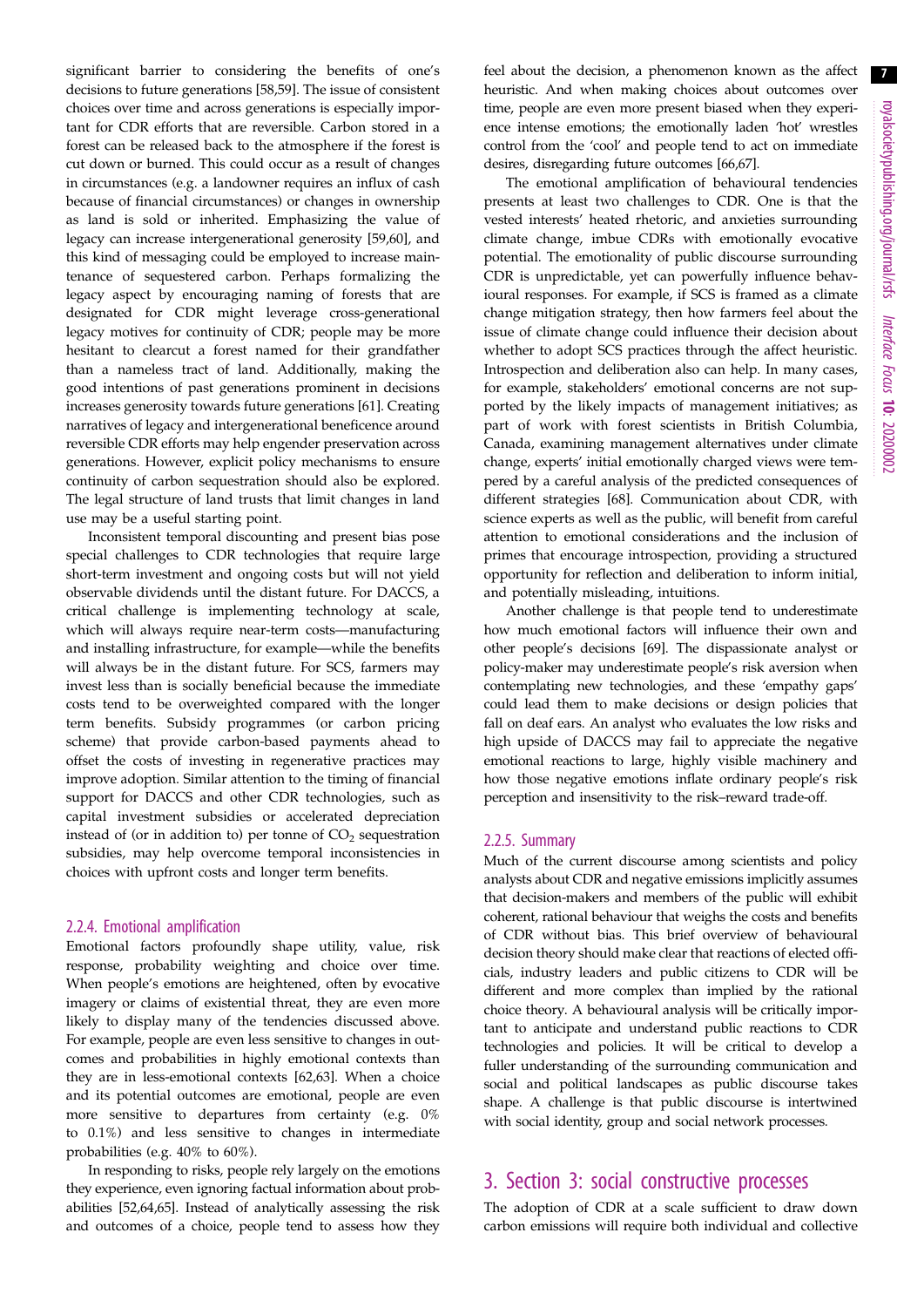Focus

10: 202000022

decisions. The previous section considered individual behavioural decision tendencies that may influence the public response to CDR. We consider some social processes that shape individual and collective behaviour that could either facilitate or inhibit CDR adoption.

CDR at climate-significant levels will depend on social processes––the fundamental ways in which people interact and form social relationships. We will look at a few examples of these various social processes by looking through the lens of our two examples of SCS and DACCS. Drawing down enough carbon through SCS to make a difference in greenhouse gases depends on large, extended shifts of farmer behaviours, which would also entail strong policy support and incentives, necessitating broad public support. From the landholder perspective, SCS requires different agricultural equipment, planning, knowledge; perhaps different software or bookkeeping and forming relationships with buyers of carbon credits. Additionally, the costs and benefits of engaging in SCS differ depending on whether one is a landowner or renter. In this section, we consider three types of social processes: intergroup processes, intragroup processes and social network processes.

### 3.1. Intergroup processes

Intergroup processes describe the basic relations between members of different social groups, including the important role of social influence and social norms in governing (inter) group behaviour. Broadly, the study of social influence explores how people are impacted by other people's thoughts, feelings and behaviours.

#### 3.1.1. Social norms

Social norms are generally defined as 'rules and standards that are understood by members of a group, and that guide or constrain social behaviours without the force of law' [\[70](#page-12-0), p. 152]. Social–behavioural scientists have distinguished between two separate sources of influence: normative (prescriptive) and informational (descriptive) influence [[71](#page-12-0)–[73](#page-12-0)]. Normative influence occurs when individuals act according to the beliefs and expectations of others about how one ought to behave whereas informational influence simply refers to statistical information about what others are doing. Social norms have been leveraged to influence and change a wide range of pro-environmental behaviours and are often regarded as one of the most effective ways to change behaviour [\[74](#page-12-0)–[76\]](#page-12-0). In general, social influence processes could work both for and against adopting practices that sequester carbon and amplify opinion and behaviour across groups. For example, among some communities, there is a certain bragging about yield per acre, or an admiration of a welltilled field of corn, reflecting the prevailing prescriptive norm about how to act in the community, and regenerative farmers—farmers that have chosen conservation practices, including those that store more carbon—have remarked that counteracting these norms can be difficult.

#### 3.1.2. Norm perception

Similarly, perceived descriptive norms (what others are doing) can act as both a lever and a barrier to social change. Descriptive norms function as 'social proof' evidence that many others are thinking along the same lines or have adopted the same behaviour [[77](#page-12-0)]. People will often converge towards group consensus in a heuristic fashion: 'If everyone is doing or thinking or believing it, it must be a sensible thing to do or think or believe' [\[71](#page-12-0), p. 203]. Yet, people also frequently misperceive or do not know what the actual norm is around a particular belief or behaviour. For example, the majority of the population misperceives the degree of consensus among scientists (97%) about the fact that humans are causing climate change. This misperception provides a leverage point to correct people's perception of the norm, which in turn is associated with personal support for climate action [[24,](#page-11-0)[78\]](#page-12-0). Similarly, partisans can perceive false 'norms of opposition' to climate policy, which can undermine their own support for policies [\[79](#page-12-0)]. In fact, regardless of what the actual norm is around a given belief or behaviour, much psychological research has found that people's perception of the norm can be an important vehicle for social change because it is easier to influence people's perception than to change the actual norm [\[80](#page-12-0)]. For example, a farmer seeking to adopt regenerative agriculture may find it challenging if they do not know or accurately perceive people in their peer group who are engaging in similar behaviours. To this extent, the rise of the Internet has changed the picture—for example, many regenerative farmers can now access information via YouTube. Like many others who are embarking on this journey, and sharing information about it, the behaviour seems more possible and more popular. In other words, the more farmers perceive a new norm from influential peers in their network, the more likely they are to conform to it.

#### 3.1.3. Group polarization

Another intergroup process, group polarization, occurs when a group makes decisions or moves in a direction that is more extreme than the positions that members would take individually [\[81](#page-12-0)]. For example, processes of group attitude polarization may be at work among entrepreneurs in carbontech, who may be moving in a more ambitious direction than they would on their own; regenerative agriculture advocates, who may draw support and inspiration from each other to make more strident claims about its carbon sequestration potential than they would on their own; and fossil fuel industry groups, who may be empowered to move in the direction of carbon management if an entire coalition is going that way. More research is needed to understand group polarization when it comes to CDR.

#### 3.2. Intragroup processes

Intragroup processes often refer to relations and conflict between members of the same social group. Intragroup issues around social identity, political polarization and competition are some of the most relevant for carbon removal policy and adoption. Not least because climate change is a highly polarizing and competitive issue, especially in the USA, where the partisan gap has been increasing [[82\]](#page-12-0). For example, over the last 10 years, the proportion of liberal Democrats who believe in climate change rose from 91% to 97% whereas the proportion of conservative Republicans who believe in climate change fell from 50% to 40% [\[83\]](#page-12-0).

At the moment, carbon removal is a bipartisan area of compromise in the US policy arena, evidenced by the passage of legislation of a key tax credit for CCS in 2018 (45Q), and bipartisan introduction of bills to fund direct air capture and blue carbon research.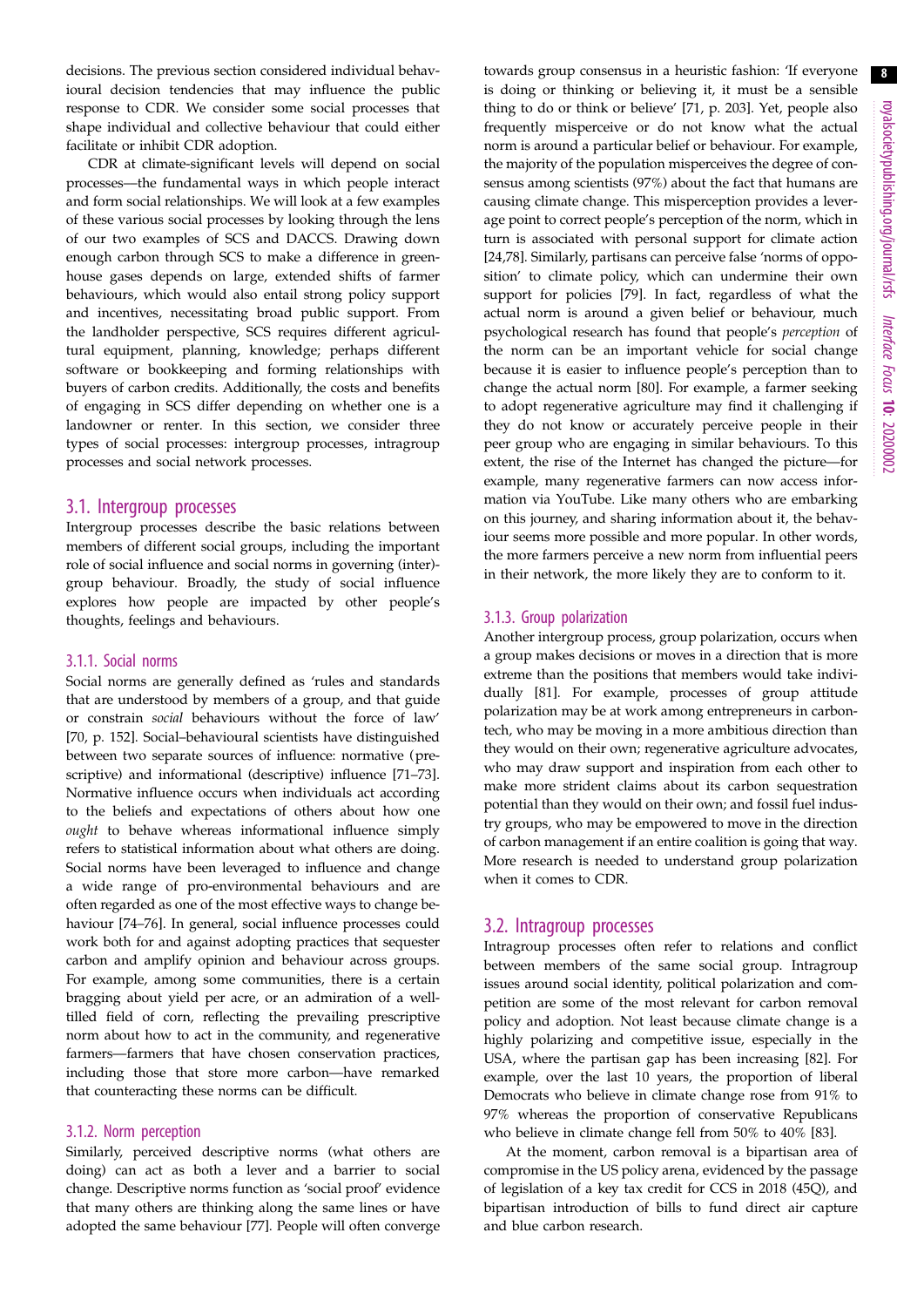However, individual attitudes about carbon removal are likely to be influenced by partisan identities around climate change, as people who perceive climate change as a serious threat are generally more accepting of carbon removal measures [[84,85\]](#page-12-0). Yet, other research has found that the effect of learning about large-scale carbon dioxide reduction technologies shares a more complex relationship with political ideology [[86\]](#page-12-0). One study found that decreased threat perceptions led to reduced support for mitigation policies across the political spectrum, but that this effect was more pronounced for conservatives, and suggested that learning about certain types of CDR may lead to reduced support for mitigation by diminishing climate risk perceptions [\[86](#page-12-0)]. Another study found that the focus on human ingenuity inherent in geoengineering solutions fits well with the group identity of conservatives [\[87](#page-12-0)].

For SCS, these processes of identity and competition may actually be less pronounced in many communities because farmers live near one another and share a community and the incentive to preserve social ties. But with other carbon dioxide removal techniques, such as DACCS, intragroup processes such as identity and competition may be highly relevant. People who identify as environmentalists, for example, take issue with using carbon captured with DACCS for enhanced oil recovery. It is not simply a matter of disagreement, but of social identity. The context matters: Dowd et al. [\[88](#page-12-0)] suggested that bioenergy plus CCS could receive greater support than bioenergy or CCS individually; Dütschke et al. [\[89](#page-12-0)] found that CCS is rated more positively if the  $CO<sub>2</sub>$  is produced by biomass rather than by coal; and Whitmarsh et al. [\[21](#page-11-0)] similarly indicated that bioenergy with CCS is more supported. Contextual factors could include the end-use of the carbon, the source of the carbon and the proximity of the site. Braun et al. [[84](#page-12-0)], in a study in Germany, found that living close to a CCS site reduces acceptance of the technology, suggesting that this is because local populations bear the perceived risks from the site; this has also been observed in the Netherlands [[90\]](#page-12-0) and Switzerland [\[91](#page-12-0)]. Similarly, in a study in Indiana, 80% of the local residents supported the use of CCS in general, but a fifth of those would oppose CCS in their communities [\[92](#page-13-0)], positions that were influenced by respondents' worldviews, their beliefs about economic benefits and safety concerns. Thus although carbon removal has some bipartisan support at the moment, because individual attitudes on the issue can be influenced by partisan cues and identities, scholars have suggested that, if any lessons can be learned from the climate debate, trusted non-partisan messengers should be used to prevent 'ideological bundling' of negative emissions technologies [[93\]](#page-13-0).

#### 3.3. Social network processes

Social network processes describe and formalize social connections between individuals, including emergent behaviour, the social amplification of risk and the diffusion of social and cultural influences. In this sense, social network theory subsumes a whole variety of intra- and intergroup processes, as groups are just an example of one kind of network structure. Social network processes reveal not only who belongs to a group (or multiple groups) but also the structure and nature of the relations among people both within and between groups and larger communities [[94\]](#page-13-0).

Social network studies reveal insights about the diffusion of information among strong and weak ties in a network and how the structure of the network can influence the flow and acceptance of information. For example, recent studies show that belief exchange about climate trends in a structured bipartisan network can reduce biased interpretation of climate data and belief polarization [[95\]](#page-13-0). Returning to the example of farmers considering whether to change practices to ones that store more carbon, Evans [\[96](#page-13-0)] points out that adoption is strongly influenced by social networks, and decades of research shows that information from trusted peers is more valued than advice from extension agents or outsiders.

Cultural influences include values, such as naturalness. Wolske et al. [\[45](#page-12-0)] found that techniques like afforestation were preferred as they were believed to tamper with nature less. However, Thomas et al. [\[97](#page-13-0)], in a study of CCS, found that these perceptions could shift when CCS was re-contextualized to include information about the intermittency of renewables and that it can be used with bioenergy or industrial applications. The social amplification of risk [[98\]](#page-13-0), however, describes how intermediary processes (e.g. information channels, the media) may attenuate or amplify the communication of risk and may work counter to carbon dioxide removal, as concerns (e.g. about the risks of geological storage) could be amplified through social diffusion.

It is through these intergroup, intragroup and network processes that individual-level decisions are aggregated and come to influence culture and policy. Simply suggesting policy changes without considering these processes is unlikely to be successful. For example, a headline in the 17 July 2019 issue of the Rural Messenger reads 'These Programs Will Pay Kansas Farmers for Crops They Won't Harvest', and profiles the effort of Indigo Ag to start an SCS platform. As a farmer quoted in the article states, 'I don't understand why they would pay us, but if they do, I guess we'll take the money' [[99](#page-13-0)]. But how many more farmers might adopt this behaviour if it involved more than just payments, but spoke to values, via their social networks? Similarly, public engagement around CDR technologies that addresses individuals in isolation without understanding these social processes is unlikely to be successful at a larger societal scale.

Importantly, social processes are not just at work within groups in the general public, but also within innovators, researchers, investors and those advocating for policy. As such, social processes are not simply an obstacle to be dealt with, but an opportunity for policy and social change. The potential for this kind of opportunity is exemplified by the example of the passage of the 45Q tax credit in the USA. This tax credit for carbon capture, revised in 2018, was done so by virtue of a coalition involving think tanks and NGOs like C2ES and the Great Plains Institute; energy companies like Arch Coal, Shell and Peabody; and labour unions and green groups like The Nature Conservancy—and building that coalition was a deeply social process, in which professionals aggregated information about what their neighbours were doing, questioned and clarified their identities, and built a social network that continues to inform carbon removal policy today.

These social processes combine with individual behavioural decision frameworks to produce powerful forces that may be harnessed to drive support for CDR technology development and deployment or to drive divisions along political lines that slow or block CDR efforts. For example, reference points that are critical to setting the baseline for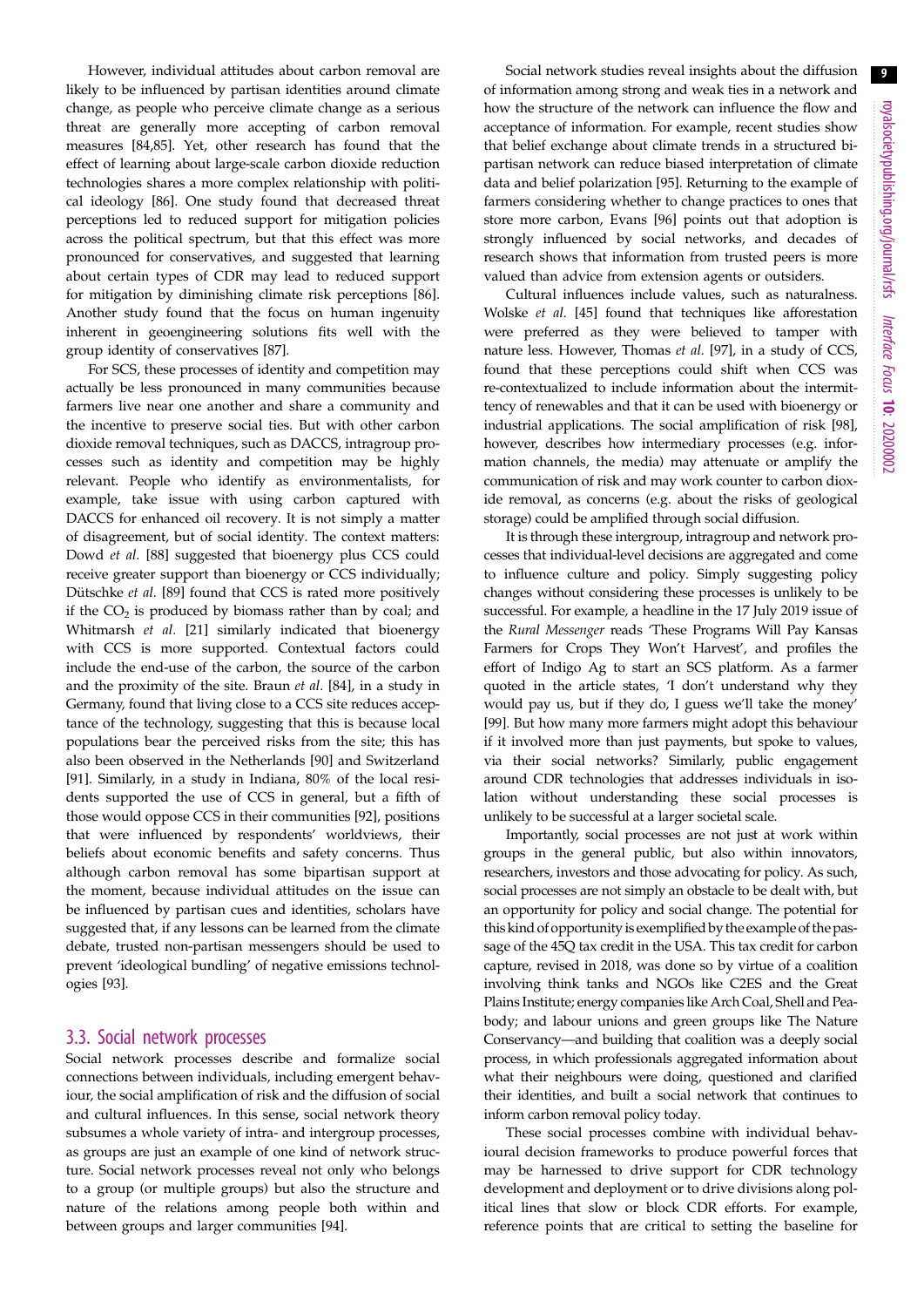loss aversion and risk aversion tend to be set by perceptions of social norms. If conventional agriculture that misses opportunities for carbon sequestration is perceived as the norm or status quo, then adopting practices that increase carbon sequestration will be viewed as a gain from the reference point and treated with a stronger level of risk aversion and be less willing to depart from their normal agricultural practices. Additionally, risk perception is heavily influenced by how people feel about the activity. The emotional component is in turn largely driven by the messages people hear from those around them and their trusted messengers and leaders in their social groups. Conversely, if, for example, environmentalists see DACCS as a technology promoted by those traditionally supporting oil and gas development, then they may create negative associates that lead to distrust and rejection of DACCS and other CDR approaches as a valid mitigation approach to climate change.

#### 3.4. Summary

People do not form attitudes and opinions in a vacuum. For better or worse, our judgements and choices are influenced by the decisions of other people we care about. In this section, we have outlined how fundamental social normative principles shape important intergroup, intragroup and social network processes that guide support for or opposition to CDR technologies. A key take-away is that large-scale public support for CDR can only be achieved by carefully considering the social and cultural context that guides behaviour, public opinion and social interactions among farmers, policy-makers and other key stakeholders.

# 4. Section 4: research agenda for behavioural components of carbon dioxide removal

Trees were drawing carbon dioxide from the air long before human civilization existed. Yet the concept of carbon dioxide removal as a critical part of the climate change response portfolio is unfamiliar to the general public. People have not yet formed strong attitudes and beliefs about most of the individual CDR technologies or stances on policy mechanisms and tax-payer support for CDR. We have sought to highlight key behavioural science principles that are relevant for how the public views CDR technologies. We have also pointed to key insights that may help stakeholders craft public outreach strategies that integrate the nuances of how people evaluate the risks and benefits of CDR approaches.

Here, we incorporate these insights to outline a research agenda to understand the behavioural components of CDR and to anticipate and plan for an emerging public response. In planning this agenda, we must acknowledge a tension between two different views about the fundamental nature of attitudes, preferences and values. One is that people have stable, deep-seated, consistent preferences that are revealed through behaviours, decisions and responses to survey questions [[100](#page-13-0)]. When asked for their opinion about SCS or DACCS, for example, people would retrieve from memory their past experiences and beliefs about each strategy's effectiveness, the urgency of addressing climate change and their personal values, and then integrating those concepts to generate a response. The formation of preferences is considered to be outside the domain of the analysis—what economists call 'exogenous preferences'. The view that preferences are represented by actions and decisions underlies the practice of public opinion polling. This view also underlies the common practice of contingent valuation where people are asked to express how much they would be willing to pay for a good directly or through tax policy support, such as polling to gauge support for subsidies to increase SCS or DACCS [[101](#page-13-0),[102](#page-13-0)]. These methods assume that people consistently and reliably introspect about their underlying preferences to report them on surveys or translate them to monetary values.

A very different view is that people's preferences are constructed during the act of making decisions or responding to survey questions [\[41](#page-11-0)[,103,104\]](#page-13-0). This view holds that people do not have stable preferences that are consistently expressed through behaviour. Rather, expressions of preferences such as stances toward CDR technologies are sensitive to context effects, question framing, emotional states, social contexts and other transient experiences. Preferences are formed within the domain of analysis—what economists call 'endogenous preferences' [[105](#page-13-0)]. In generating responses, people integrate information that is readily available at that particular moment, often by relying on simplifying heuristics such as how easily responses come to mind [\[106,107](#page-13-0)], which objectives are most prominent [\[108\]](#page-13-0) or how much an option generates positive affect [\[42](#page-11-0),[52](#page-12-0),[109](#page-13-0)].

The research reviewed above is more consistent with endogenous preference construction than with exogenous preference revelation. With malleable preferences, especially when preferences are not well defined as is currently the case with CDR, framing as gains or losses, the immediacy of intertemporal trade-offs and emotionally amplifying effects of vividness, intergroup pressures, intragroup processes and social network effects would have a strong influence on the construction of preferences. CDR strategies are relatively new and preferences about the overall strategy and about individual technologies are relatively unformed [\[19](#page-11-0)]. A critical question for future work is therefore to examine the degree to which CDR preferences are dependent on question phrasing and social contexts (see [\[100](#page-13-0)] for an illustration of measuring preferences while recognizing preference construction).

Examination of whether and how CDR preferences are constructed is particularly important because, once they are constructed, the expression of preferences can become stabilized and entrenched [[110\]](#page-13-0). For example, oil companies have expressed interest in DACCS for its potential to enhance oil recovery. If people form opinions about DACCS by learning that it is being developed to enhance oil extraction, their views toward DACCS will be influenced by their opinions on oil extraction [[93\]](#page-13-0). If oil extraction evokes feelings of dread or is aligned with opposing political groups, people may dread and dislike DACCS through affective association—more than they would have if they first learned of DACCS in association with researchers working to reduce atmospheric carbon dioxide concentrations. The narratives surrounding CDR are not yet set, but the context for public discussion is rapidly being shaped.

The association between CDR and fossil fuels can also be established indirectly through a concern about moral hazard. Moral hazards occur when insurance or other circumstances protect the decision-maker from the full impact of a reckless decision, thus creating an incentive to mismanage risks [\[111\]](#page-13-0). In the context of CDR, moral hazard has been talked about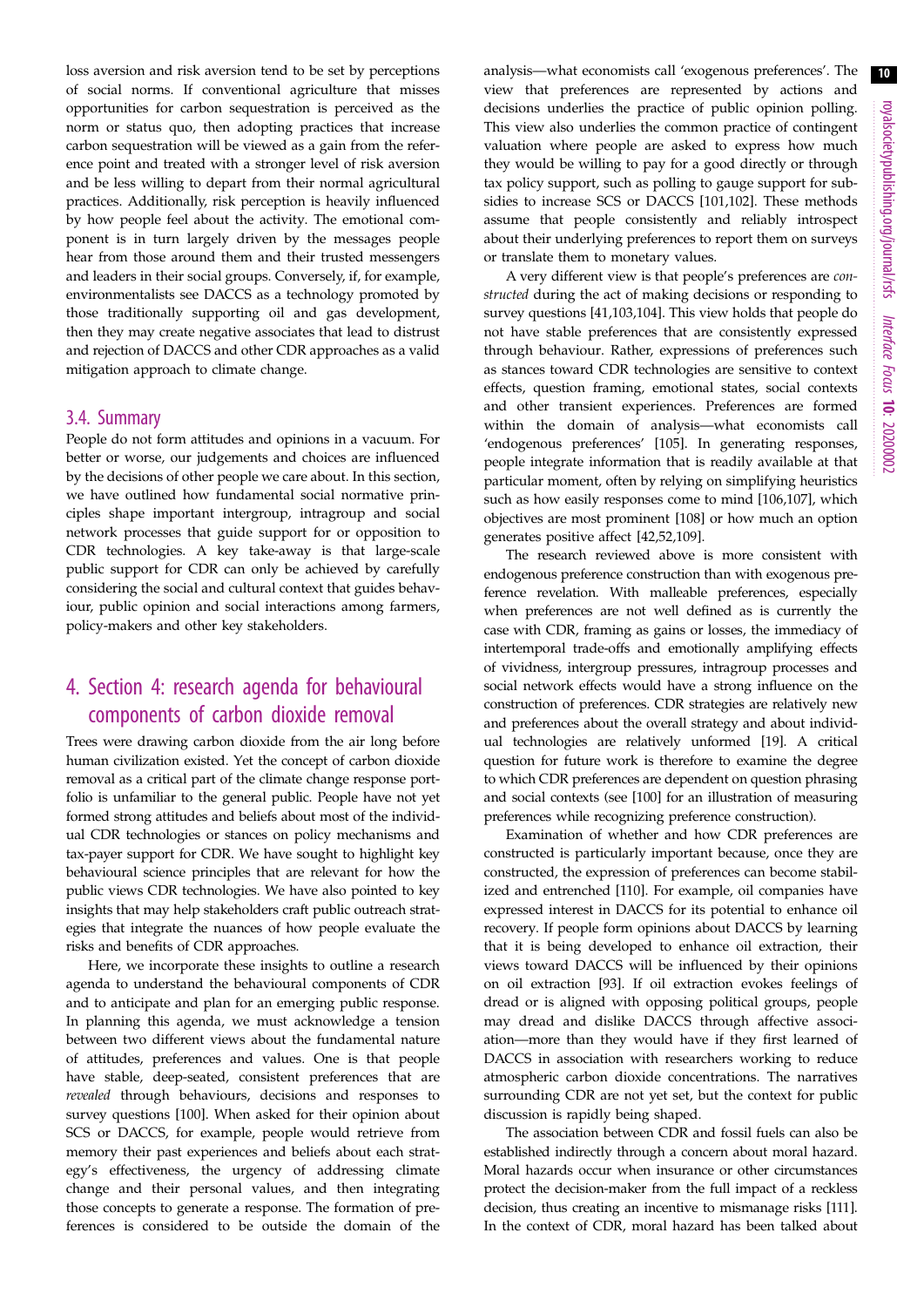with regards to mitigation deterrence [[112\]](#page-13-0), leading some to argue that targets for carbon removals should be set separately from mitigation targets [[113\]](#page-13-0). A randomized control experiment that tested how learning about different CDR technologies could decrease support for greenhouse gas mitigation found that learning about certain CDR technologies reduced support for greenhouse gas mitigation by decreasing the perceived threat of climate change [\[86](#page-12-0)]. In qualitative studies, respondents have expressed concerns that using  $CO<sub>2</sub>$  for enhanced oil recovery means that CCS will not be a bridge to renewables, but a means of continuing with a fossil fuel economy [[114,115](#page-13-0)]. Studies examining the moral hazard of geoengineering found that presenting the technology as a partial solution to climate change did not trigger a moral hazard response [\[22,](#page-11-0)[116\]](#page-13-0). If the narratives around CDR are presented as a cure-all for climate change, then decision-makers may place less priority on reducing carbon emissions.

The evolution of partisan public opinion on climate change in the USA is a stark example of how an issue can begin as nonpartisan, but become polarized over time as preferences are linked to competing group identities. When climate change emerged as a significant issue in the national conversation in the late 1980s and early 1990s, Democrats and Republicans expressed nearly identical levels of concern in Gallup polls, after which partisan opinions became increasingly polarized [\[117](#page-13-0)]. One analysis of this polarization is that climate change became associated with prominent liberal leaders such as Al Gore and liberal media outlets [[118\]](#page-13-0), making it a wedge issue that differentiated the parties and made it threatening to Republicans [\[119](#page-13-0)]. Such ideological bundling, the phenomenon of associating issues with ideological stances and parties [\[93](#page-13-0)], could entrench partisan opposition to CDR as part of an overall climate strategy. Indeed, recent evidence suggests that, in the USA, attitudes towards the Green New Deal only recently became polarized as it became nationally prominent [[120](#page-13-0)]. Examining how to avoid and counteract ideological bundling is a critical question for future work.

Another important question for CDR research is to examine whether the expression of preferences can be managed constructively through structured social processes of deliberation. Deliberative approaches have the potential to help people to comprehend the questions asked of them and understand more fully the reasons for others' differing perspectives [\[85,](#page-12-0)[121](#page-13-0)]. The hope is that by embracing a more behavioural model people can learn enough about both themselves and the topic to express considered and relatively stable responses [[122](#page-13-0)]. Structured decision processes, for example, help stakeholders and decision-makers follow a logical sequence of steps that encourages the comprehensive identification of their objectives (i.e. what matters to them in this specific CDR context) prior to evaluating policy alternatives, thereby encouraging the consideration of preferences that align with broader beliefs and are less susceptible to manipulative or haphazard influences. Examples in the domain of climate change adaptation have included keyinformant interviews, small group meetings and large-scale regional and national surveys [[85,](#page-12-0)[121](#page-13-0)]. How best to implement structured deliberation for CDR narratives, integrating both expert and public input while minimizing framing effects and ideological bundling, presents important challenges for both policy analysts and decision-makers.

Another key area of enquiry involves how people learn about norms within their communities, which can be informed by their social networks. There is currently little research on the topology and structure of CDR social networks, but understanding the structure of social networks will also inform related questions about public perception of social norms regarding others' stances towards CDR and other climate policies [[123](#page-13-0)]. There is ample existing evidence that perceptions of social norms strongly influence public concern about climate change [\[24](#page-11-0)], support for climate policy [[79,](#page-12-0)[124](#page-13-0)] and the prioritization of climate over other pressing issues [\[125\]](#page-13-0). This work indicates that it is difficult to overcome perceptions of social norms—even if those perceptions are incorrect—to shape personal stances towards climate policies such as CDR. Communication about CDR, both as a general strategy and about specific technologies, should therefore be particularly attentive to emerging social norms regarding CDR, and more research about social networks would also be useful in understanding how norms spread.

Consideration of social norms is especially relevant when deliberating the possible political polarization of CDR. People are influenced by political elites' stances on climate policy—largely, elites' stances convey information about broader social norms among ordinary citizens [[79,](#page-12-0)[124\]](#page-13-0). Preliminary evidence suggests that political elites only influence public opinion towards climate policy to the extent that elites' stances align with broader social norms [[125](#page-13-0)]. It is therefore possible that structuring (as described earlier), measuring and communicating public attitudes could forestall political polarization of CDR—another pressing question for behavioural research.

## 5. Conclusion

Natural sciences and engineering have a clear role to play in developing CDR technologies to reduce global atmospheric concentrations of carbon dioxide. Yet, the history of climate change efforts has shown that science and technology cannot stand alone. Individual and social judgement and decision processes are powerful forces that shape the support for and deployment of potential technological solutions to climate change. In this paper, we have attempted to review relevant aspects of behavioural and social science in the context of CDR technologies. We cannot provide perfect advice for natural scientists, engineers and climate communicators because there are many questions that remain unanswered. However, we can proceed by attending carefully to what we already know about the ways in which people value outcomes, assess risk and make decisions over time as well as how social processes shape the information that is deemed relevant and salient for each decision-maker. We also call for a major push in the development of social science research on CDR technologies and efforts. These technologies offer great promise, but the social context and individual decision processes are absolutely critical to successful deployment of these technologies on a scale that is needed to rapidly address the problem of global climate change.

Data accessibility. This article has no additional data.

Authors' contributions. T.S. organized and supervised the work of all authors, along with L.V.B. All authors contributed to the conception, literature review, writing and critical review of the manuscript. All authors gave final approval for publication and agree to be held accountable for the work performed therein.

Competing interests. We declare we have no competing interests.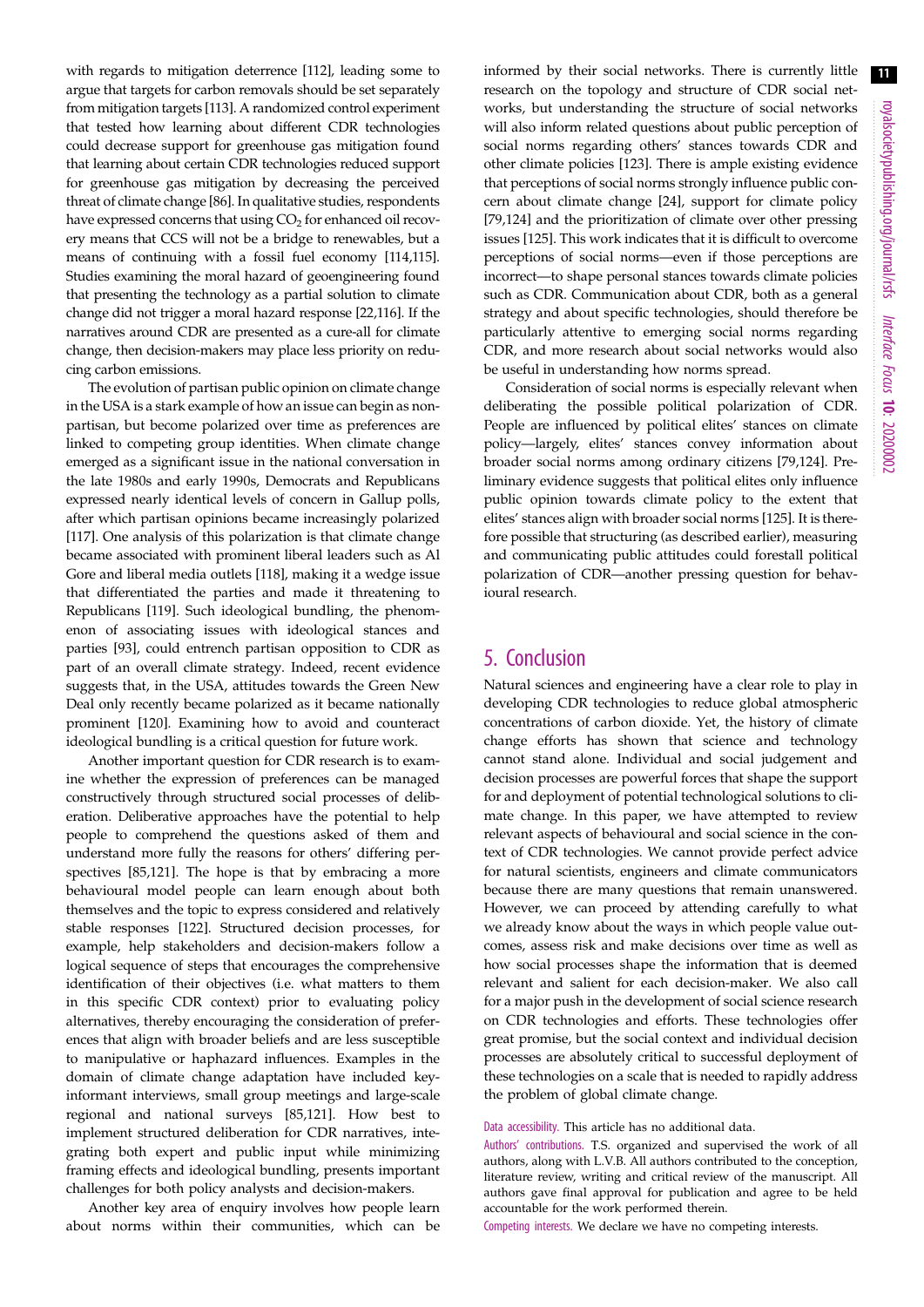royalsocietypublishing.org/journal/rsfs Interface Focus 10: 202000022

12

<span id="page-11-0"></span>Funding. This study was supported by NSF Division of Social and Economic Sciences (grant no. 1757315).

Acknowledgements. We acknowledge partial support for this work from the NSF Division of Social and Economic Sciences awarded to the

# **References**

- 1. United Nations Environmental Programme. 2019 Emissions Gap Report 2019. See [http://www.un.org/](http://www.un.org/Depts/Cartographic/english/htmain.htm) [Depts/Cartographic/english/htmain.htm.](http://www.un.org/Depts/Cartographic/english/htmain.htm)
- 2. Bastin JF et al. 2019 The global tree restoration potential. Science 364, 76–79. [\(doi:10.1126/science.aax0848](http://dx.doi.org/10.1126/science.aax0848))
- 3. Minx JC et al. 2018 Negative emissions-Part 1: research landscape and synthesis. Environ. Res. Lett. 13, aabf9b. [\(doi:10.1088/1748-9326/aabf9b](http://dx.doi.org/10.1088/1748-9326/aabf9b))
- 4. Buck HJ. 2016 Rapid scale-up of negative emissions technologies: social barriers and social implications. Clim. Change 139, 155–167. ([doi:10.1007/s10584-](http://dx.doi.org/10.1007/s10584-016-1770-6) [016-1770-6\)](http://dx.doi.org/10.1007/s10584-016-1770-6)
- 5. Cox EM, Pidgeon N, Spence E, Thomas G. 2018 Blurred lines: the ethics and policy of greenhouse gas removal at scale. Front. Environ. Sci. 6, 38. [\(doi:10.3389/fenvs.2018.00038](http://dx.doi.org/10.3389/fenvs.2018.00038))
- 6. Meadowcroft J. 2013 Exploring negative territory carbon dioxide removal and climate policy initiatives. Clim. Change 118, 137–149. ([doi:10.](http://dx.doi.org/10.1007/s10584-012-0684-1) [1007/s10584-012-0684-1\)](http://dx.doi.org/10.1007/s10584-012-0684-1)
- 7. Peters GP, Geden O. 2017 Catalysing a political shift from low to negative carbon. Nat. Clim. Change 7, 619–621. ([doi:10.1038/nclimate3369](http://dx.doi.org/10.1038/nclimate3369))
- 8. Field CB, Mach KJ. 2017 Rightsizing carbon dioxide removal. Science 356, 706–707. [\(doi:10.1126/](http://dx.doi.org/10.1126/science.aam9726) [science.aam9726](http://dx.doi.org/10.1126/science.aam9726))
- 9. van Vuuren DP, Deetman S, van Vliet J, van den Berg M, van Ruijven BJ, Koelbl B. 2013 The role of negative  $CO<sub>2</sub>$  emissions for reaching  $2^{\circ}$ C—insights from integrated assessment modelling. Clim. Change 118, 15–27. ([doi:10.1007/s10584-012-0680-5](http://dx.doi.org/10.1007/s10584-012-0680-5))
- 10. Boudet H, Clarke C, Bugden D, Maibach E, Roser-Renouf C, Leiserowitz A. 2014 'Fracking' controversy and communication: using national survey data to understand public perceptions of hydraulic fracturing. Energy Policy, 65, 57–67. [\(doi:10.1016/j.](http://dx.doi.org/10.1016/j.enpol.2013.10.017) [enpol.2013.10.017\)](http://dx.doi.org/10.1016/j.enpol.2013.10.017)
- 11. Cummings CL, Lin SH, Trump BD. 2017 Public perceptions of climate geoengineering: a systematic review of the literature. Clim. Res. 73, 247–264. [\(doi:10.3354/cr01475\)](http://dx.doi.org/10.3354/cr01475)
- 12. Demski C, Spence A, Pidgeon N. 2013 Transforming the UK energy system: public values, attitudes and acceptability—summary findings of a survey conducted August 2012. See [www.ukerc.ac.uk/](http://www.ukerc.ac.uk/support/TheMeetingPlace) [support/TheMeetingPlace](http://www.ukerc.ac.uk/support/TheMeetingPlace).
- 13. Ashworth P, Wade S, Reiner D, Liang X. 2015 Developments in public communications on CCS. Int. J. Greenhouse Gas Control 40, 449-458. ([doi:10.](http://dx.doi.org/10.1016/j.ijggc.2015.06.002) [1016/j.ijggc.2015.06.002\)](http://dx.doi.org/10.1016/j.ijggc.2015.06.002)
- 14. Buck HJ. 2019 Challenges and opportunities of bioenergy with carbon capture and storage (BECCS) for communities. Curr. Sustain. Renew. Energy Rep. 6, 124–130. [\(doi:10.1007/s40518-019-00139-y\)](http://dx.doi.org/10.1007/s40518-019-00139-y)
- 15. Gough, Mander. 2019.
- 16. Corner A, Pidgeon N, Parkhill K. 2012 Perceptions of geoengineering: public attitudes, stakeholder perspectives, and the challenge of 'upstream' engagement. Wiley Interdiscip. Rev. Clim. Change 3, 451–466. ([doi:10.1002/wcc.176](http://dx.doi.org/10.1002/wcc.176))
- 17. Klaus G, Ernst A, Oswald L. 2020 Psychological factors influencing laypersons' acceptance of climate engineering, climate change mitigation and business as usual scenarios. Technol. Soc. 60, 101222. [\(doi:10.1016/j.techsoc.2019.101222](http://dx.doi.org/10.1016/j.techsoc.2019.101222))
- 18. Merk C, Klaus G, Pohlers J, Ernst A, Ott K, Rehdanz K. 2019 Public perceptions of climate engineering: laypersons' acceptance at different levels of knowledge and intensities of deliberation. Ecol. Perspect. Sci. Soc. 28, 348-355. ([doi:10.14512/gaia.](http://dx.doi.org/10.14512/gaia.28.4.6) [28.4.6\)](http://dx.doi.org/10.14512/gaia.28.4.6)
- 19. Scheer D, Renn O. 2014 Public perception of geoengineering and its consequences for public debate. Clim. Change 125, 305–318. [\(doi:10.1007/](http://dx.doi.org/10.1007/s10584-014-1177-1) [s10584-014-1177-1\)](http://dx.doi.org/10.1007/s10584-014-1177-1)
- 20. Wibeck V, Hansson A, Anshelm J. 2015 Questioning the technological fix to climate change—lay sensemaking of geoengineering in Sweden. Energy Res. Soc. Sci. **7**, 23-30. ([doi:10.1016/j.erss.2015.03.001](http://dx.doi.org/10.1016/j.erss.2015.03.001))
- 21. Whitmarsh L, Xenias D, Jones CR. 2019 Framing effects on public support for carbon capture and storage. Palgrave Commun. 5, 1–10. [\(doi:10.1057/](http://dx.doi.org/10.1057/s41599-019-0217-x) [s41599-019-0217-x](http://dx.doi.org/10.1057/s41599-019-0217-x))
- 22. Raimi KT, Maki A, Dana D, Vandenbergh MP. 2019 Framing of geoengineering affects support for climate change mitigation. Environ. Commun. 13, 300–319. ([doi:10.1080/17524032.2019.1575258\)](http://dx.doi.org/10.1080/17524032.2019.1575258)
- 23. Center for Research on Environmental Decisions and ecoAmerica. 2014 Connecting on climate: a guide to effective climate change communication. New York, NY and Washington, DC. See [https://ecoamerica.](https://ecoamerica.org/wp-content/uploads/2014/12/ecoAmerica-CRED-2014-Connecting-on-Climate.pdf) [org/wp-content/uploads/2014/12/ecoAmerica-CRED-](https://ecoamerica.org/wp-content/uploads/2014/12/ecoAmerica-CRED-2014-Connecting-on-Climate.pdf)[2014-Connecting-on-Climate.pdf](https://ecoamerica.org/wp-content/uploads/2014/12/ecoAmerica-CRED-2014-Connecting-on-Climate.pdf).
- 24. van der Linden S, Maibach E, Leiserowitz A. 2015 Improving public engagement with climate change: five 'best practice' insights from psychological science. Perspect. Psychol. Sci. J. Assoc. Psychol. Sci. 10, 758–763. ([doi:10.1177/1745691615598516](http://dx.doi.org/10.1177/1745691615598516))
- 25. Yoeli et al. 2017.
- 26. Attari SZ, Krantz DH, Weber EU. 2019 Climate change communicators' carbon footprints affect their audience's policy support. Clim. Change. 154, 529–545. ([doi:10.1007/s10584-019-02463-0\)](http://dx.doi.org/10.1007/s10584-019-02463-0)
- 27. Crews T, Cattani D. 2018 Strategies, advances, and challenges in breeding perennial grain crops. Sustainability 10, 2192. ([doi:10.3390/su10072192](http://dx.doi.org/10.3390/su10072192))
- 28. Zomer RJ, Bossio DA, Sommer R, Verchot LV. 2017 Global sequestration potential of increased organic

carbon in cropland soils. Sci. Rep. 7, 1–8. [\(doi:10.](http://dx.doi.org/10.1038/s41598-017-15794-8) [1038/s41598-017-15794-8\)](http://dx.doi.org/10.1038/s41598-017-15794-8)

- 29. Keith DW, Holmes G, St. Angelo D, Heidel K. 2018 A process for capturing CO2 from the atmosphere. Joule 2, 2179. [\(doi:10.1016/j.joule.2018.09.017\)](http://dx.doi.org/10.1016/j.joule.2018.09.017)
- 30. Stanovich KE, West RF. 2000 Individual difference in reasoning: implications for the rationality debate? Behav. Brain Sci. 23, 645–726. ([doi:10.1017/](http://dx.doi.org/10.1017/S0140525X00003435) [S0140525X00003435](http://dx.doi.org/10.1017/S0140525X00003435))
- 31. Kahneman D. 2002 Maps of bounded rationality: a perspective on intuitive judgment and choice. Nobel Prize Lecture, 351–401.
- 32. Kahneman D. 2011 Thinking fast and slow. New York, NY: Macmillan.
- 33. Hsee CK, Zhang J, Wang L, Zhang S. 2013 Magnitude, time, and risk differ similarly between joint and single evaluations. J. Consum. Res. 40, 172–184. [\(doi:10.1086/669484](http://dx.doi.org/10.1086/669484))
- 34. Kahneman D, Tversky A. 1979 Prospect theory: an analysis of decision under risk. Econometrica 47, 263–291. [\(doi:10.2307/1914185\)](http://dx.doi.org/10.2307/1914185)
- 35. Tversky A, Kahneman D. 1992 Advances in prospect theory: cumulative representation of uncertainty. J. Risk Uncertain. 5, 297–323. ([doi:10.1007/](http://dx.doi.org/10.1007/BF00122574) [BF00122574](http://dx.doi.org/10.1007/BF00122574))
- 36. Stigler GJ. 1950 The development of utility theory. I. J. Political Econ. 58, 307–327. ([doi:10.1086/](http://dx.doi.org/10.1086/256962) [256962\)](http://dx.doi.org/10.1086/256962)
- 37. Kahneman D, Knetsch JL, Thaler RH. 1991 Anomalies the endowment effect, loss aversion, and status quo bias. J. Econ. Perspect. 5, 193–206. ([doi:10.1257/jep.5.1.193\)](http://dx.doi.org/10.1257/jep.5.1.193)
- 38. Samuelson W, Zeckhauser R. 1988 Status quo bias in decision-making. J. Risk Uncertain. 1, 7–59. ([doi:10.1007/BF00055564](http://dx.doi.org/10.1007/BF00055564))
- 39. Kahneman D, Knetsch JL, Thaler RH. 1990 Experimental tests of the endowment effect and the coase theorem. J. Polit. Econ. 98, 1325-1348. ([doi:10.1086/261737\)](http://dx.doi.org/10.1086/261737)))
- 40. Brown TC, Gregory R. 1999 Why the WTA–WTP disparity matters. Ecol. Econ. 28, 323-335. [\(doi:10.](http://dx.doi.org/10.1016/S0921-8009(98)00050-0) [1016/S0921-8009\(98\)00050-0](http://dx.doi.org/10.1016/S0921-8009(98)00050-0))
- 41. Slovic P. 1995 The construction of preference. Am. Psychol. 50, 364–371. ([doi:10.1037/0003-066X.](http://dx.doi.org/10.1037/0003-066X.50.5.364) [50.5.364](http://dx.doi.org/10.1037/0003-066X.50.5.364))
- 42. Slovic P, Peters E. 2006 Risk perception and affect. Curr. Dir. Psychol. Sci. 15, 322–325. ([doi:10.1111/j.](http://dx.doi.org/10.1111/j.1467-8721.2006.00461.x) [1467-8721.2006.00461.x\)](http://dx.doi.org/10.1111/j.1467-8721.2006.00461.x)
- 43. Slovic P, Weber EU. 2002 Perception of risk posed by extreme events. In Regulation of toxic substances and hazardous waste, 2nd edn (eds J Applegate, J Laitos, J Gaba, N Sachs). Foundation Press.
- 44. Slovic P. 1987 Perception of risk. Science 236, 280–285. [\(doi:10.1126/science.3563507\)](http://dx.doi.org/10.1126/science.3563507)

University of Colorado and Decision Research. We would also like to acknowledge the research assistance in data collection from Dani Grant and the helpful comments of two anonymous reviewers.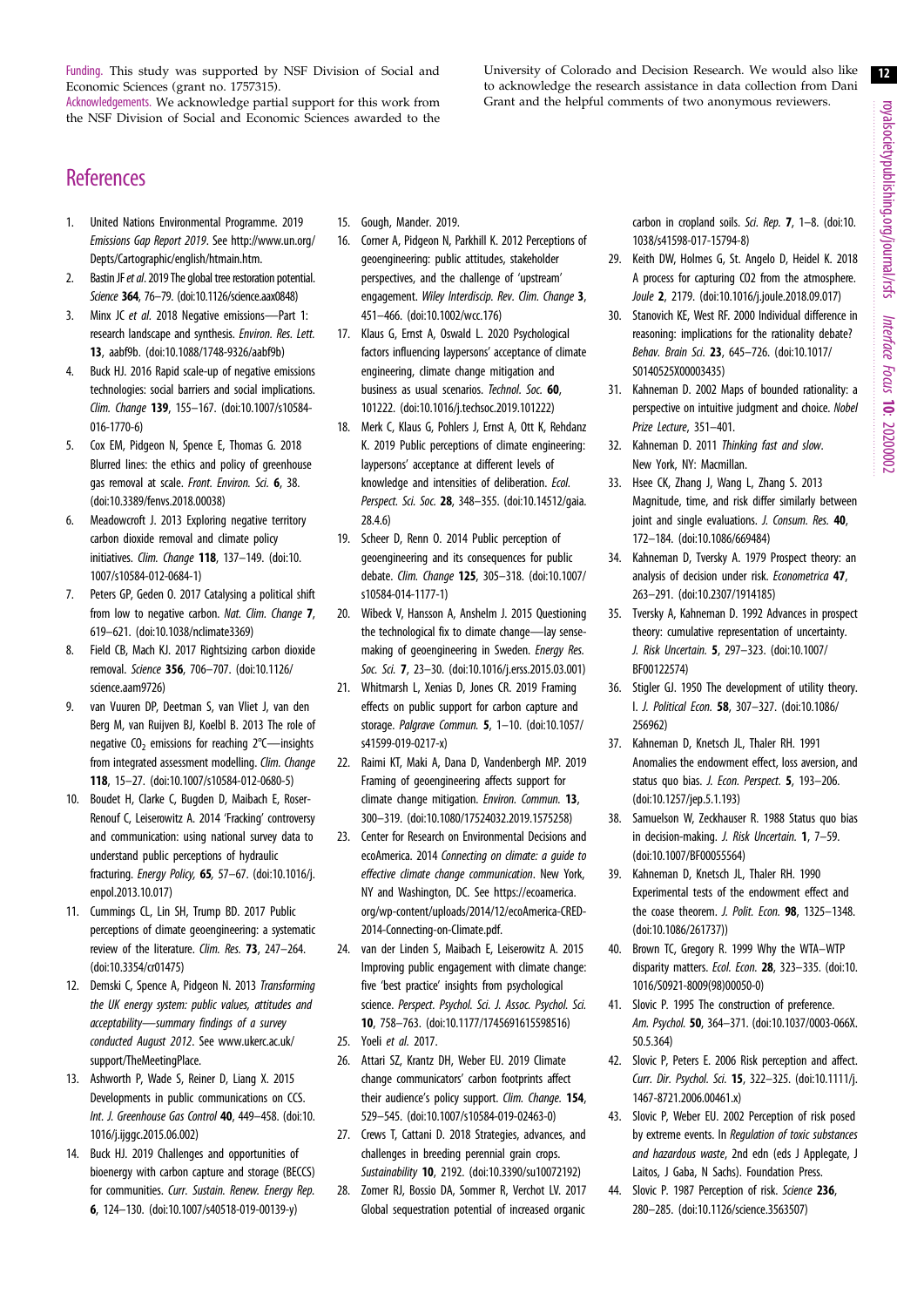royalsocietypublishing.org/journal/rsfs Interface Focus 10: 202000022

13

- <span id="page-12-0"></span>45. Wolske KS, Raimi KT, Campbell-Arvai V, Hart PS. 2019 Public support for carbon dioxide removal strategies: the role of tampering with nature perceptions. Clim. Change 152, 345–361. ([doi:10.](http://dx.doi.org/10.1007/s10584-019-02375-z) [1007/s10584-019-02375-z\)](http://dx.doi.org/10.1007/s10584-019-02375-z)
- 46. Sjöberg L. 2000 Perceived risk and tampering with nature. J. Risk Res. 3, 353–367. ([doi:10.1080/](http://dx.doi.org/10.1080/13669870050132568) [13669870050132568](http://dx.doi.org/10.1080/13669870050132568))
- 47. Corner A, Parkhill K, Pidgeon N, Vaughan NE. 2013 Messing with nature? Exploring public perceptions of geoengineering in the UK. Glob. Environ. Change 23, 938–947. ([doi:10.1016/j.gloenvcha.](http://dx.doi.org/10.1016/j.gloenvcha.2013.06.002) [2013.06.002\)](http://dx.doi.org/10.1016/j.gloenvcha.2013.06.002)
- 48. Meier BP, Dillard AJ, Lappas CM. 2019 Naturally better? A review of the natural-is-better bias. Soc. Pers. Psychol. Compass 13, e12494. ([doi:10.1111/](http://dx.doi.org/10.1111/spc3.12494) [spc3.12494\)](http://dx.doi.org/10.1111/spc3.12494)
- 49. Bellamy R, Osaka S. 2019 Unnatural climate solutions? Nat. Clim. Change 10, 98-99. ([doi:10.](http://dx.doi.org/10.1038/s41558-019-0661-z) [1038/s41558-019-0661-z](http://dx.doi.org/10.1038/s41558-019-0661-z))
- 50. Corner A, Pidgeon N. 2015 Like artificial trees? The effect of framing by natural analogy on public perceptions of geoengineering. Clim. Change 130, 425–438. ([doi:10.1007/s10584-014-1148-6](http://dx.doi.org/10.1007/s10584-014-1148-6))
- 51. Wu, Gonzalas. 1996.
- 52. Finucane ML, Alhakami A, Slovic P, Johnson SM. 2000 The affect heuristic in judgments of risks and benefits. J. Behav. Decis. Makina 13, 1-17. ([doi:10.](http://dx.doi.org/10.1002/(SICI)1099-0771(200001/03)13:1%3C1::AID-BDM333%3E3.0.CO;2-S) [1002/\(SICI\)1099-0771\(200001/03\)13:1<1::AID-](http://dx.doi.org/10.1002/(SICI)1099-0771(200001/03)13:1%3C1::AID-BDM333%3E3.0.CO;2-S)[BDM333>3.0.CO;2-S](http://dx.doi.org/10.1002/(SICI)1099-0771(200001/03)13:1%3C1::AID-BDM333%3E3.0.CO;2-S))
- 53. Samuelson PA. 1937 A note on measurement of utility. Rev. Econ. Stud. 4, 155–161. ([doi:10.2307/](http://dx.doi.org/10.2307/2967612) [2967612\)](http://dx.doi.org/10.2307/2967612)
- 54. Weitzman ML. 1974 Prices vs. quantities. Rev. Econ. Stud. 41, 477–491. ([doi:10.2307/2296698\)](http://dx.doi.org/10.2307/2296698)
- 55. Frederick S, Loewenstein G, O'Donoghue T. 2002 Time discounting and time preference: a critical review. J. Econ. Lit. 40, 351–401. ([doi:10.1257/](http://dx.doi.org/10.1257/002205102320161311) [002205102320161311\)](http://dx.doi.org/10.1257/002205102320161311)
- 56. Laibson DI. 1997 Golden eggs and hyperbolic discounting. Q. J. Econ. 112, 443–477. ([doi:10.](http://dx.doi.org/10.1162/003355397555253) [1162/003355397555253\)](http://dx.doi.org/10.1162/003355397555253)
- 57. Allcott H. 2016 Paternalism and energy efficiency: an overview. Annu. Rev. Econ. 8. 145–176. ([doi:10.1146/annurev-economics-](http://dx.doi.org/10.1146/annurev-economics-080315-015255)[080315-015255](http://dx.doi.org/10.1146/annurev-economics-080315-015255))
- 58. Wade-Benzoni KA. 1999 Thinking about the future. Am. Behav. Sci. 42, 1393–1405. [\(doi:10.1177/](http://dx.doi.org/10.1177/00027649921954912) [00027649921954912](http://dx.doi.org/10.1177/00027649921954912))
- 59. Wade-Benzoni KA. 2019 Legacy motivations & the psychology of intergenerational decisions. Curr. Opin. Psychol. 26, 19–22. ([doi:10.1016/j.copsyc.](http://dx.doi.org/10.1016/j.copsyc.2018.03.013) [2018.03.013\)](http://dx.doi.org/10.1016/j.copsyc.2018.03.013)
- 60. Zaval L, Markowitz EM, Weber EU. 2015 How will I be remembered? Conserving the environment for the sake of one's legacy. Psychol. Sci. 26, 231-236. [\(doi:10.1177/0956797614561266\)](http://dx.doi.org/10.1177/0956797614561266)
- 61. Bang HM, Zhou Koval C, Wade-Benzoni KA. 2017 It's the thought that counts over time: the interplay of intent, outcome, stewardship, and legacy motivations in intergenerational reciprocity. J. Exp. Soc. Psychol. 73, 197–210. [\(doi:10.1016/j.jesp.2017.](http://dx.doi.org/10.1016/j.jesp.2017.07.006) [07.006\)](http://dx.doi.org/10.1016/j.jesp.2017.07.006)
- 62. Rottenstreich Y, Hsee CK. 2001 Money, kisses, and electric shocks: on the affective psychology of risk. Psychol. Sci. J. Am. Psychol. Soc. 12, 185–190.
- 63. Hsee CK, Rottenstreich Y. 2004 Music, pandas, and muggers: on the affective psychology of value. J. Exp. Psychol. General 133, 23–30. [\(doi:10.1037/](http://dx.doi.org/10.1037/0096-3445.133.1.23) [0096-3445.133.1.23\)](http://dx.doi.org/10.1037/0096-3445.133.1.23)
- 64. Loewenstein GF, Weber EU, Hsee CK, Welch N. 2001 Risk as feelings. Psychol. Bull. 127, 267–286. [\(doi:10.1037/0033-2909.127.2.267\)](http://dx.doi.org/10.1037/0033-2909.127.2.267)
- 65. Slovic P, Finucane ML, Peters E, MacGregor DG. 2004 Risk as analysis and risk as feelings: some thoughts about affect, reason, risk, and rationality. Risk Anal. 24, 311–322. ([doi:10.1111/j.0272-4332.2004.](http://dx.doi.org/10.1111/j.0272-4332.2004.00433.x) [00433.x](http://dx.doi.org/10.1111/j.0272-4332.2004.00433.x))
- 66. Metcalfe J, Mischel W. 1999 A hot/cool-system analysis of delay of gratification: dynamics of willpower. Psychol. Rev. 106, 3–19. [\(doi:10.1037/](http://dx.doi.org/10.1037/0033-295X.106.1.3) [0033-295X.106.1.3](http://dx.doi.org/10.1037/0033-295X.106.1.3))
- 67. Mischel W, Ayduk O, Mendoza-Denton R. 2003 Sustaining delay of gratification over time: a hotcool systems perspective. In Time and decision: economic and psychological perspectives on intertemporal choice (eds G Lowenstein, D Read, RF Baumeister), pp. 201–216. New York, NY: Russell Sage Foundation.
- 68. McDaniels T, Mills T, Gregory R, Ohlson D. 2102 Using expert judgments to explore robust alternatives for forest management under climate change. Risk Anal. 263, 2098–2112. [\(doi:10.1111/j.](http://dx.doi.org/10.1111/j.1539-6924.2012.01822.x) [1539-6924.2012.01822.x\)](http://dx.doi.org/10.1111/j.1539-6924.2012.01822.x)
- 69. van Boven L, Loewenstein G, Dunning D, Nordgren LF. 2013 Changing places. A dual judgment model of empathy gaps in emotional perspective taking. In Advances in Experimental Social Psychology, vol. 48 (eds JM Olson, MP Zanna), pp. 117–171. Oxford, UK: Elsevier.
- 70. Cialdini RB, Trost MR. 1998 Social influence: social norms, conformity and compliance. In The handbook of social psychology (eds DT Gilbert, ST Fiske, G Lindzey), pp. 151–192. New York, NY: McGraw Hill.
- 71. Cialdini RB, Kallgren CA, Reno RR. 1991 A focus theory of normative conduct: a theoretical refinement and reevaluation of the role of norms in human behavior. Adv. Exp. Soc. Psychol. 24, 201–234. ([doi:10.1016/S0065-2601\(08\)60330-5\)](http://dx.doi.org/10.1016/S0065-2601(08)60330-5)
- 72. Deutsch M, Gerard HB. 1955 A study of normative and informational social influences upon individual judgment. J. Abnorm. Soc. Psychol. 51, 629-636. [\(doi:10.1037/h0046408\)](http://dx.doi.org/10.1037/h0046408)
- 73. Mavrodiev P, Tessone CJ, Schweitzer F. 2013 Quantifying the effects of social influence. Sci. Rep. 3, 1360. ([doi:10.1038/srep01360](http://dx.doi.org/10.1038/srep01360))
- 74. Nisa CF, Bélanger JJ, Schumpe BM, Faller DG. 2019 Meta-analysis of randomised controlled trials testing behavioural interventions to promote household action on climate change. Nat. Commun. 10, 4545. [\(doi:10.1038/s41467-019-12457-2\)](http://dx.doi.org/10.1038/s41467-019-12457-2)
- 75. Nyborg K et al. 2016 Social norms as solutions. Science 354, 42–43. ([doi:10.1126/science.aaf8317](http://dx.doi.org/10.1126/science.aaf8317))
- 76. Schultz PW, Nolan J, Cialdini RB, Goldstein NJ, Griskevicius V. 2007 The constructive, destructive,

and reconstructive power of social norms. Psychol. Sci. 18, 429–433. [\(doi:10.1111/j.1467-9280.2007.](http://dx.doi.org/10.1111/j.1467-9280.2007.01917.x) [01917.x](http://dx.doi.org/10.1111/j.1467-9280.2007.01917.x))

- 77. Cialdini RB. 1993 Influence: the psychology of persuasion. New York, NY: Quill William Morrow.
- 78. van der Linden S, Leiserowitz A, Maibach E. 2019 The gateway belief model: a large-scale replication. J. Environ. Psychol. 62, 49–58. [\(doi:10.1016/j.jenvp.](http://dx.doi.org/10.1016/j.jenvp.2019.01.009) [2019.01.009](http://dx.doi.org/10.1016/j.jenvp.2019.01.009))
- 79. Van Boven L, Ehret PJ, Sherman DK. 2018 Psychological barriers to bipartisan public support for climate policy. Perspect. Psychol. Sci. 13, 492–507. [\(doi:10.1177/1745691617748966\)](http://dx.doi.org/10.1177/1745691617748966)
- 80. Tankard ME, Paluck EL. 2016 Norm perception as a vehicle for social change. Soc. Issues Policy Rev. 10, 181–211. [\(doi:10.1111/sipr.12022](http://dx.doi.org/10.1111/sipr.12022))
- 81. Isenberg DJ. 1986 Group polarization: a critical review and meta-analysis. J. Pers. Soc. Psychol. 50, 1141–1151. ([doi:10.1037/0022-3514.](http://dx.doi.org/10.1037/0022-3514.50.6.1141) [50.6.1141\)](http://dx.doi.org/10.1037/0022-3514.50.6.1141)
- 82. Dunlap RE, McCright AM, Yarosh JH. 2016 The political divide on climate change: partisan polarization widens in the U.S. Environment 58. 4–23. [\(doi:10.1080/00139157.2016.1208995](http://dx.doi.org/10.1080/00139157.2016.1208995))
- 83. Ballew MT et al. 2019 Climate change in the American mind: data, tools, and trends. Environment 61, 4–18. [\(doi:10.1080/00139157.](http://dx.doi.org/10.1080/00139157.2019.1589300) [2019.1589300\)](http://dx.doi.org/10.1080/00139157.2019.1589300)
- 84. Braun C, Merk C, Pönitzsch G, Rehdanz K, Schmidt U. 2018 Public perception of climate engineering and carbon capture and storage in Germany: survey evidence. Clim. Policy 18, 471–484. ([doi:10.1080/](http://dx.doi.org/10.1080/14693062.2017.1304888) [14693062.2017.1304888](http://dx.doi.org/10.1080/14693062.2017.1304888))
- 85. Pidgeon N, Corner A, Parkhill K, Spence A, Butler C, Poortinga W. 2012 Exploring early public responses to geoengineering. Phil. Trans. R. Soc. A 370, 4176–4196. [\(doi:10.1098/rsta.2012.0099\)](http://dx.doi.org/10.1098/rsta.2012.0099)
- 86. Campbell-Arvai V, Hart PS, Raimi KT, Wolske KS. 2017 The influence of learning about carbon dioxide removal (CDR) on support for mitigation policies. Clim. Change 143, 321–336. [\(doi:10.1007/s10584-](http://dx.doi.org/10.1007/s10584-017-2005-1) [017-2005-1\)](http://dx.doi.org/10.1007/s10584-017-2005-1)
- 87. Kahan DM, Jenkins-Smith H, Tarantola T, Silva CL, Braman D. 2015 Geoengineering and climate change polarization: testing a two-channel model of science communication. Ann. Am Acad. Pol. Soc. Sci. 658, 192–222.
- 88. Dowd A-M, Rodriguez M, Jeanneret T. 2015 Social science insights for the BioCCS industry. Energies 8, 4024–4042.
- 89. Dütschke E, Wohlfarth K, Höller S, Viebahn P, Schumann D, Pietzner K. 2016 Differences in the public perception of CCS in Germany depending on CO2 source, transport option and storage location. Int. J. Greenhouse Gas Control 53, 149-159. [\(doi:10.](http://dx.doi.org/10.1016/j.ijggc.2016.07.043) [1016/j.ijggc.2016.07.043](http://dx.doi.org/10.1016/j.ijggc.2016.07.043))
- 90. Terwela BW, Daamena DDL, Ter Morsa E. 2013 Not in my back yard (NIMBY) sentiments and the structure of initial local attitudes toward CO2 storage plans. Energy Procedia 37, 7462–7463. ([doi:10.1016/j.egypro.2013.06.689](http://dx.doi.org/10.1016/j.egypro.2013.06.689))
- 91. Wallquist L, Seigo SLO, Visschers VH, Siegrist M. 2012 Public acceptance of CCS system elements: a